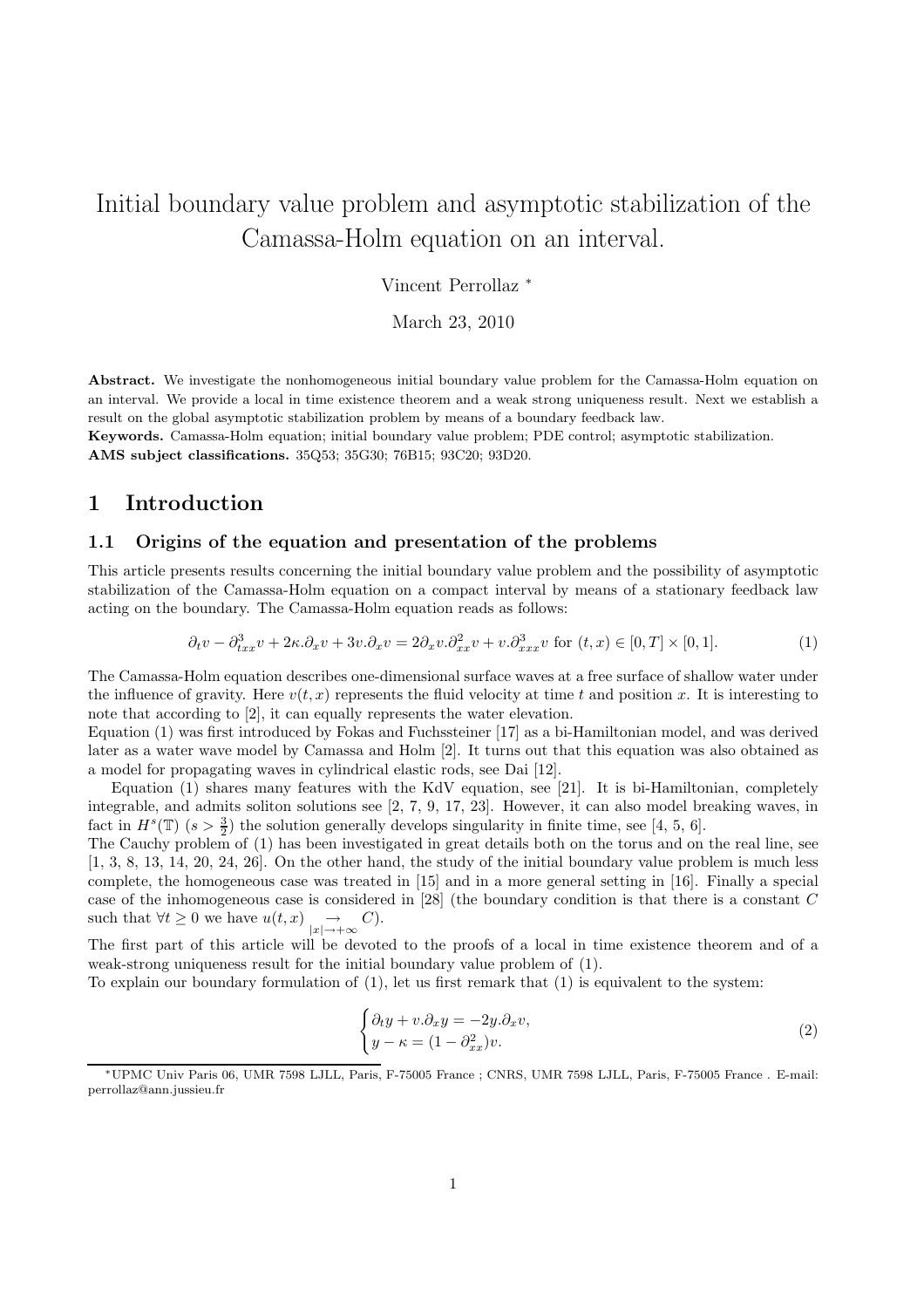This formulation of (1) and the vorticity formulation of the two dimensional Euler equation for incompressible perfect fluids (U is the speed and  $\omega$  its vorticity) share similarities:

$$
\begin{cases} \partial_t \omega + (U.\nabla)\omega = 0, \\ \text{div } U = 0, \\ \text{curl } U = \omega. \end{cases}
$$
 (3)

In both (2) and (3) there is a coupling between a transport equation and a stationary elliptic one. The initial boundary value problem for the two dimensional incompressible Euler equation was treated by Yudovitch in [27], where he showed that the problem is well-posed in a classical sense with strong solutions if one prescribes the initial velocity or vorticity, the normal velocity on the boundary and also the vorticity of the fluid on the parts of the boundary where fluid enters.

Similarly we will study the initial boundary value problem of  $(2)$  with v prescribed on the boundary, and y prescribed at time 0 and on the parts of the boundary where fluid enters.

Remark 1. Note that (2) is even more similar to the vorticity formulation of the three dimensional incompressible Euler equation which reads:

$$
\begin{cases}\n\partial_t \omega + (U.\nabla)\omega = (\omega.\nabla)U \\
\text{div } U = 0 \\
\text{curl } U = \omega\n\end{cases} \tag{4}
$$

because here we have a stretching term  $(\omega.\nabla)U$  similar to the term  $-2y\partial_xv$  in (2). Kazhikov has studied the local in time initial boundary value problem in three dimensions see [22]. However the Euler equation is much less understood in three dimensions. For example it is still unknown whether a singularity may appear in finite time, see [25]. Furthermore the asymptotic stabilization problem is still open for the three dimensional incompressible Euler equation which is not the case in two dimensions thanks to the papers of Coron [11] and Glass [19].

In the second part of the article we will investigate equation (1) from the perspective of control theory. For a general control system

$$
\begin{cases}\n\dot{x} = f(x, u), \\
x(t_0) = x_0,\n\end{cases}
$$
\n(5)

(x being the state of the system and u the so called control), we can consider two classical problems among others in control theory.

- 1. First the exact controllability problem which asks, given two states  $x_0$  and  $x_1$  and a time T to find a certain function  $u(t)$  such that the solution to (5) satisfies  $x(T) = x_1$ .
- 2. If  $f(0,0) = 0$ , the problem of asymptotic stabilization by a stationary feedback law asks to find a function  $u(x)$ , such that for any state  $x_0$  a solution  $x(t)$  to  $\dot{x}(t) = f(x(t), u(x(t)))$ ,  $x(t_0) = x_0$  is global, satisfies  $x(t) \rightarrow t \rightarrow +\infty$  o and also

$$
\forall R > 0, \exists r > 0 \text{ such that } ||x_0|| \le r \quad \Rightarrow \quad \forall t \in \mathbb{R}, \ ||x(t)|| \le R. \tag{6}
$$

It may seem that if we have controllability, the asymptotic stabilization property is weaker. Indeed for any initial state  $x_0$ , we can find T and  $u(t)$  such that the solution to (5) satisfies  $x(T) = 0$  in this way we stabilize 0 in finite time. However this control suffers from a lack of robustness with respect to perturbation. Indeed with any error on the model, or on the initial state, the state at time  $T$  will only be approximately 0. This can be disastrous if  $x = 0$  is unstable for the equation  $\dot{x} = f(x, 0)$ . This motivates the problem of asymptotic stabilization by a stationary feedback law which is clearly more robust. In fact in finite dimension, it automatically provides a Lyapunov function.

Concerning the Camassa-Holm equation, O.Glass provided in [18] the first results for the controllability and stabilization. More precisely he considered:

$$
\partial_t v - \partial_{txx}^3 v + 2\kappa \partial_x v + 3v \partial_x v = 2\partial_x v \partial_{xx}^2 v + v \partial_{xxx}^3 v + g(t, x) \mathbf{1}_{\omega}(x) \text{ for } (t, x) \in [0, T] \times \mathbb{T}.
$$
 (7)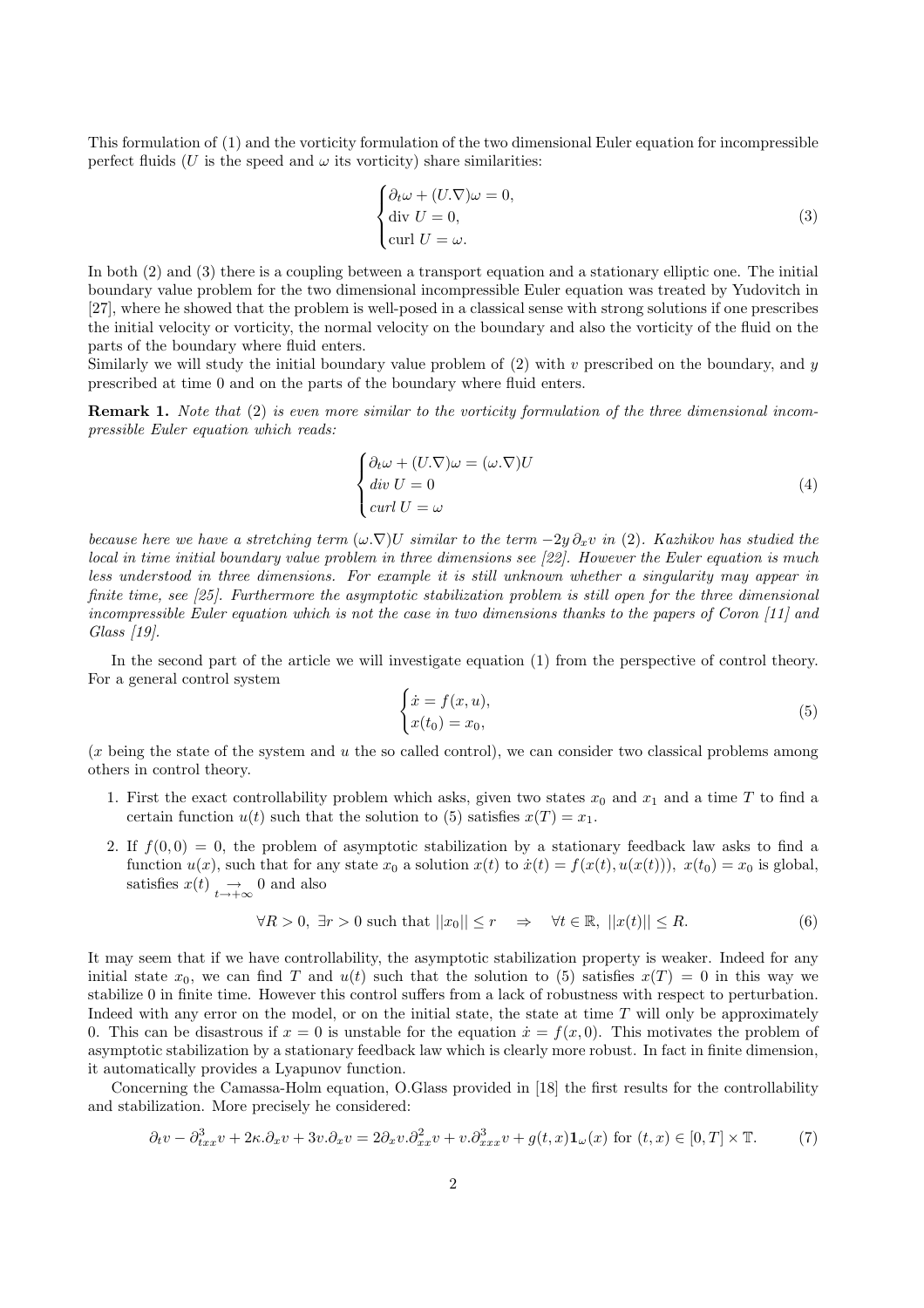where the control is the function g, and  $\omega$  is a nonempty open subset of the torus T. He proved that for any time  $T > 0$  we have exact controllability in  $H^s(\mathbb{T})$   $(s > \frac{3}{2})$ , and also proposed a stationary feedback law  $g: H^2(\mathbb{T}) \to H^{-1}(\omega)$  that stabilizes the state  $v = -\kappa$  in  $H^2(\mathbb{T})$ . We will consider those problems, but in our case the control will be the boundary values of u and y. Since [0, 1] can be seen as  $\mathbb{T} \setminus \omega$  the result of Glass on exact controllability by a distributed term on the torus implies a controllability result by boundary terms as soon as the initial boundary value problem makes sense, which will be the case by the end of the first part of this article (we also need enough regularity on the solution).

Therefore we will only investigate the asymptotic stabilization by a stationary feedback law acting on the boundary of (1). This time again we will consider the analogy with the asymptotic stabilization of the two dimensional Euler equation of incompressible fluids result by Coron [11] for a simply connected domain and Glass [19] for a general domain. It should be remarked that in three dimension the problem of asymptotic stabilization is still open. In both cases one of the main difficulty is that the linearized system around the equilibrium (which are  $(y, v) = (0, -\kappa)$  for (2) and  $(\omega, U) = (0, 0)$  for (3)) is not stabilizable, so we will use the so called return method introduced by Coron in [10]. Since the evolution equation of  $(2)$  is on  $y$ , it will be much easier to work if we consider  $y$  and not  $v$  to be the state of the system.

#### 1.2 Results

We begin with a general remark that will be used many times later.

Remark 2. By changing  $v(t, x)$  in  $-v(t, 1-x)$  and  $y(t, x)$  in  $-y(t, 1-x)$  we change  $\kappa$  into  $-\kappa$ , therefore from now on we will suppose that  $\kappa \leq 0$  (this choice is more convenient for the stabilization part).

Let T be a positive number. In the following we take  $\Omega_T = [0, T] \times [0, 1]$ . Let  $v_l$  and  $v_r$  be in  $\mathcal{C}^0([0, T], \mathbb{R})$ and  $y_0 \in L^{\infty}(0,1)$ . We set

$$
\Gamma_l = \{ t \in [0, T] \mid v_l(t) > 0 \} \text{ and } \Gamma_r = \{ t \in [0, T] \mid v_r(t) < 0 \}.
$$

In the following, we will always suppose that the sets

$$
P_l = \{ t \in [0, T] \mid v_l(t) = 0 \} \text{ and } P_r = \{ t \in [0, T] \mid v_r(t) = 0 \}
$$
\n
$$
(8)
$$

have a finite number of connected components. Finally let  $y_l \in L^{\infty}(\Gamma_l)$  and  $y_r \in L^{\infty}(\Gamma_r)$ . The functions  $v_l$ ,  $v_r$ ,  $y_l$  and  $y_r$  will be the boundary values for the equation and  $y_0$  is the initial data.

Now with the auxiliary function A which lifts the boundary values  $v_l$  and  $v_r$  defined by:

$$
\begin{cases} (1 - \partial_{xx}^2) \mathcal{A}(t, x) = 0, \ \forall (t, x) \in \Omega_T, \\ \mathcal{A}(t, 0) = v_l(t), \quad \mathcal{A}(t, 1) = v_r(t), \quad \forall t \in [0, T]. \end{cases} \tag{9}
$$

Setting 
$$
v = u + A
$$
,

we can further rewrite the system (2) as:

$$
\begin{cases} y(t,x) - \kappa = (1 - \partial_{xx}^2)u(t,x), dx, \\ u(t,0) = u(t,1) = 0, dt \ a.e., \end{cases}
$$
 (10)

$$
\begin{cases} \partial_t y + (u + \mathcal{A}) \cdot \partial_x y = -2y \cdot \partial_x (u + \mathcal{A}), \\ y(0,.) = y_0, \ y(.,0)|_{\Gamma_l} = y_l \text{ and } y(.,1)|_{\Gamma_r} = y_r. \end{cases}
$$
\n(11)

The meaning of being a solution to (10)-(11) will be specified later but we will have  $u \in L^{\infty}((0,T); Lip([0,1]))$ and  $y \in L^{\infty}(\Omega_T)$ . In the first part of this article, we will be interested in the initial boundary value problem on the interval for the system  $(10)-(11)$ . We will first prove a local in time existence theorem:

**Theorem 1.** For  $\tilde{T} > 0$ , we consider  $v_l, v_r \in C^0([0, \tilde{T}])$  such that the sets  $P_l$  and  $P_r$  have only a finite number of connected components. Let  $y_0 \in L^{\infty}(0,1)$ ,  $y_l \in L^{\infty}(\Gamma_l)$  and  $y_r \in L^{\infty}(\Gamma_r)$ . There exist  $T > 0$ , and  $(u, y)$  a weak solution of the system (10)-(11) with  $u \in L^{\infty}((0, T); C^{1,1}([0, 1])) \cap \text{Lip}([0, T]; H_0^1(0, 1))$  and  $y \in$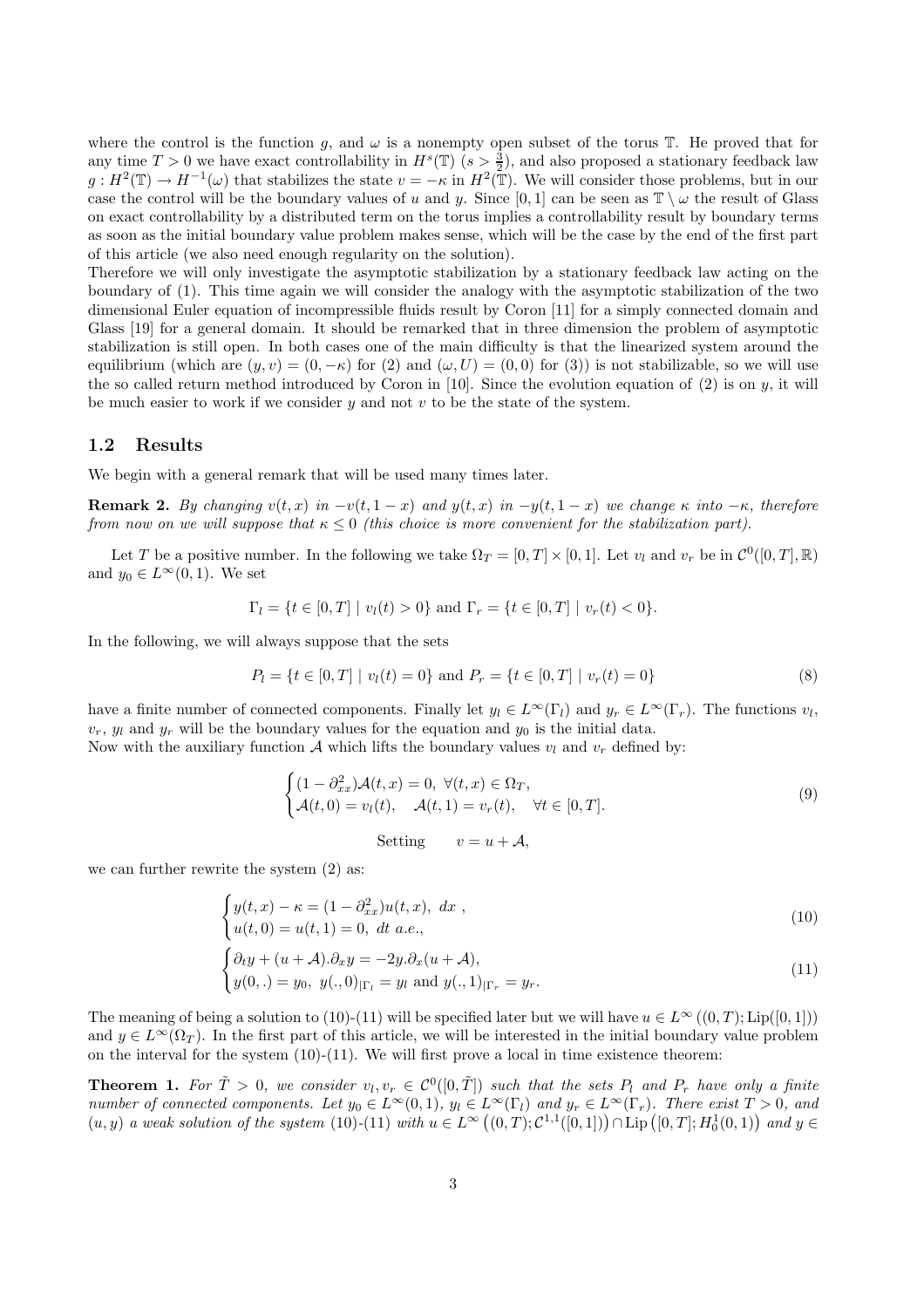$L^{\infty}(\Omega_T)$ . Moreover any such solution u is in fact in  $\mathcal{C}^0([0,T];W^{2,p}(0,1)) \cap C^1([0,1];W_0^{1,p}(0,1)), \forall p < +\infty$ . Furthermore the existence time of a maximal solution is larger than  $min(\tilde{T}, T^*)$ , with

$$
T^* = \max_{\beta > 0} \left( \frac{\ln(1 + \beta/C_0)}{2(C_1 + (2 + \sinh(1))(C_0 + |\kappa| + \beta))} \right)
$$
(12)

$$
C_0 = \max\left(||y_0||_{L^{\infty}(0,1)}, ||y_l||_{L^{\infty}(\Gamma_l)}, ||y_r||_{L^{\infty}(\Gamma_l)}\right),\tag{13}
$$

$$
C_1 = \frac{1}{\tanh(1)} \cdot (||v_r||_{L^{\infty}(0,T)} + ||v_l||_{L^{\infty}(0,T)}). \tag{14}
$$

In a second step, we will show a weak-strong uniqueness property:

**Theorem 2.** Let  $(u, y) \in (L^{\infty}((0, T); C^{1,1}([0, 1])) \cap \text{Lip}([0, T]; H_0^1(0, 1))) \times L^{\infty}([0, T]; \text{Lip}([0, 1]))$  be a weak solution of (10) and (11) then it is unique in  $L^{\infty}((0,T); \mathcal{C}^{1,1}([0,1])) \times L^{\infty}(\Omega_T)$ .

In the second part of the paper, we will be interested in the asymptotic stabilization of the system (1) by a boundary feedback law. Let  $A_l > 2$ . sinh $(1), A_r > A_l$ . cosh $(1) + \sinh(2), M > 0$  and  $T > 0$ . Our feedback law for (2) reads:

$$
y \in C^{0}([0,1]) \mapsto \begin{cases} v_{l}(y) = A_{l}.||y||_{C^{0}([0,1])} - \kappa \\ v_{r}(y) = A_{r}.||y||_{C^{0}([0,1])} - \kappa \\ \dot{y}_{l}(t) + M.y_{l}(t) = 0 \end{cases} (15)
$$

This allows us to get the following theorem:

**Theorem 3.** For any  $y_0 \in C^0([0,1])$  there exists  $(y, v) \in C^0(\Omega_T) \times C^0([0,T], C^2([0,1]))$  a weak solution of (2) and (15) satisfying

$$
\forall x \in [0, 1], \quad y(0, x) = y_0(x) \tag{16}
$$

. Furthermore any maximal solution of  $(2)$ ,  $(15)$  and  $(16)$  is global, and if we let

$$
c = \min(A_l - 2. \sinh(1), \frac{A_r - A_l \cdot \cosh(1) - \sinh(2)}{\sinh(1)}) \text{ and } \tau = \frac{1}{M} \cdot \ln(\frac{2.c.||y_0||_{\mathcal{C}^0([0,1])}}{M})
$$

then we have:

$$
\forall t \geq \tau \qquad ||y(t,.)||_{\mathcal{C}^{0}([0,1])} \leq \frac{M}{2c} \cdot \frac{1}{1 + M(t - \tau)}.
$$

# 2 Initial boundary value problem

We first define what we mean by a weak solution to  $(11)$ . Our test functions will be in the space:

$$
Adm(\Omega_T) = \{ \psi \in C^1(\Omega_T) \mid \phi(t, x) = 0 \text{ on } [0, T] \setminus \Gamma_l \times \{0\} \cup [0, T] \setminus \Gamma_r \times \{0\} \cup \{T\} \times [0, 1] \}. \tag{17}
$$

**Definition 1.** When  $u \in L^{\infty}((0,T);\text{Lip}([0,1]),$  a function  $y \in L^{\infty}(\Omega_T)$  is a weak solution to (11) if  $\forall \psi \in$  $Adm(\Omega_T)$ :

$$
\iint_{\Omega_T} y(\partial_t \psi + (u + \mathcal{A})\partial_x \psi - \partial_x (u + \mathcal{A})\psi) dt dx = -\int_0^1 y_0(x)\psi(0, x) dx + \int_0^T \psi(t, 1)v_r(t)y_r(t) - \psi(t, 0)v_l(t)y_l(t) dt
$$

**Remark 3.** It is obvious that  $C_0^1(\Omega_T) \subset Adm(\Omega_T)$  therefore a weak solution to (11) is also a solution to (11) in the distribution sense. And it is then clear that a regular weak solution is a classical solution.

## 2.1 Strategy

In this part we will prove Theorems 1 and 2. Let us first explain the general strategy.

We want to solve  $(10)$  and  $(11)$ . Equation  $(10)$  is a linear elliptic equation, and with u fixed  $(11)$  is a linear transport equation in y, with boundary data. Even when the flow is regular enough (and it will be in our case) to use the method of characteristics to solve the equation, singularity will generally appear, no matter how smooth the initial and boundary datas are, because of the boundary.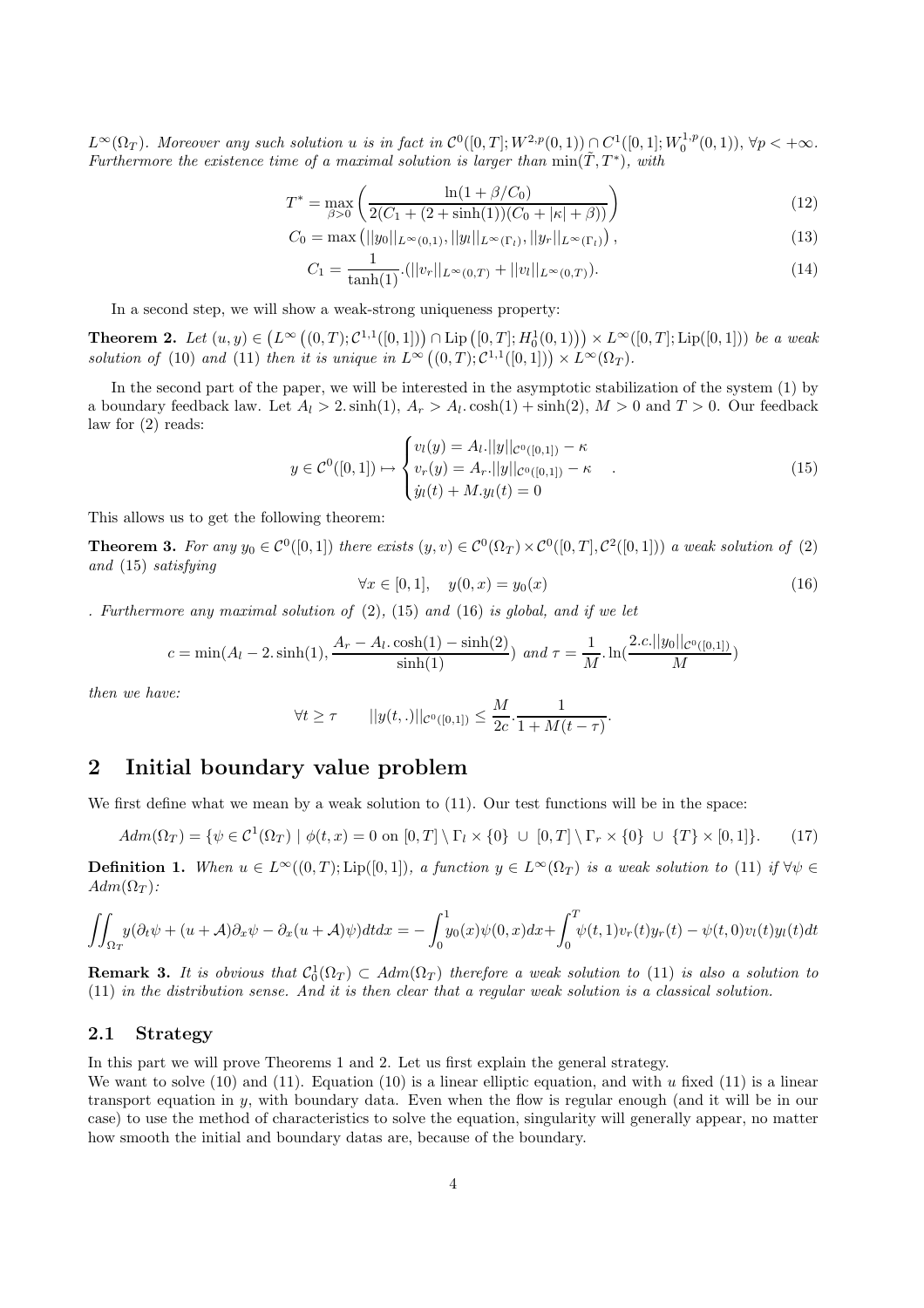

It is therefore useful to deal with weak solution of (11) belonging to  $L^{\infty}(\Omega_T)$ . This is done in the appendix. Once we know how to deal with each equation separately and have appropriate linear estimates, we use a fixed point strategy. It is interesting to remark that Yudovitch dealt with the two dimensional incompressible Euler equation with nonhomogeneous boundary conditions in a similar way. However with  $\gamma$  only essentially bounded, we cannot easily estimate the difference of two couples  $(u_1, y_1)$  and  $(u_2, y_2)$ , therefore we will rather use a compactness argument and a Schauder fixed point instead of a Banach fixed point. The auxiliary function  $\mathcal A$  may be less regular in time than u and this is why we will be able to transfer the time regularity of  $y$  on  $u$ . We will only prove a weak-strong uniqueness property, for the same reason that prevented us from using a Banach fixed point theorem.

Therefore in Subsection 2.2 we will define precisely the fixed point operator  $\mathcal F$  and study some of its properties. In Subsection 2.3 we will precise the domain on which we will apply the Schauder fixed point theorem, we will prove the continuity of  $\mathcal F$  in Subsection 2.4 and also study the additional properties of a fixed point. Finally in Subsection 2.5 we will prove the weak-strong uniqueness property.

## 2.2 The operator  $\mathcal F$

The operator  $\mathcal F$  is obtained as follows. Given  $u$  in  $L^\infty\left((0,T); \mathcal C^{1,1}([0,1])\right) \cap \text{Lip}\left([0,T]; H^1_0(0,1)\right)$  we will define y to be the solution of (11), and once we have y in  $L^{\infty}(\Omega_T)$ , we introduce  $\tilde{u}$  solution of

$$
(1 - \partial_{xx}^2)\tilde{u} = y - \kappa \tag{18}
$$

Then  $\mathcal F$  is defined as the operator associating  $\tilde u$  to u. Now let us describe the auxiliary function  $A$  once and for all.

**Proposition 2.1.** The function  $\mathcal A$  defined by (9) satisfies:

$$
\forall (t, x) \in \Omega_T \qquad \mathcal{A}(t, x) = \frac{1}{\sinh(1)} \cdot (\sinh(x) \cdot v_r(t) + \sinh(1 - x) \cdot v_l(t))
$$

$$
\mathcal{A} \in \mathcal{C}^0([0, T]; \mathcal{C}^\infty([0, 1])),
$$
  
and hence  $||\mathcal{A}||_{L^\infty((0, T); \mathcal{C}^{1,1}([0, 1]))} \le \frac{\cosh(1)}{\sinh(1)} \cdot (||v_r||_{L^\infty(0, T)} + ||v_l||_{L^\infty(0, T)}).$ 

As in Subsection A.1, for a function  $u \in L^{\infty}((0,T); \mathcal{C}^{1,1}([0,1])) \cap \text{Lip}([0,T]; H_0^1(0,1))$  we consider  $\phi$  the flow of  $u+\mathcal{A}$ . For  $(t, x) \in \Omega_T$ ,  $\phi(., t, x)$  is defined on a set  $[e(t, x), h(t, x)]$ , here  $e(t, x)$  is basically the entrance time in  $\Omega_T$  of the characteristic curve going through  $(t, x)$ .

**Lemma 1.** The flow  $\phi$  satisfies the following properties.

1.  $\phi$  is  $C^1$  with the following partial derivatives

$$
\partial_1 \phi(s, t, x) = (u + \mathcal{A})(s, \phi(s, t, x)),
$$

$$
\partial_2 \phi(s, t, x) = -(u + \mathcal{A})(t, x). \exp(\int_t^s \partial_x (u + \mathcal{A})(r, \phi(r, t, x))),
$$

$$
\partial_3 \phi(s, t, x) = \exp(\int_t^s \partial_x (u + \mathcal{A})(r, \phi(r, t, x))),
$$

2.  $\forall j \in \{1,2,3\}, \ ||\partial_j \phi||_{\mathcal{C}^{0}} \leq (1+||u+\mathcal{A}||_{\mathcal{C}^{0}(\Omega_T)})e^{T.||\partial_x(u+\mathcal{A})||_{\mathcal{C}^{0}(\Omega_T)}},$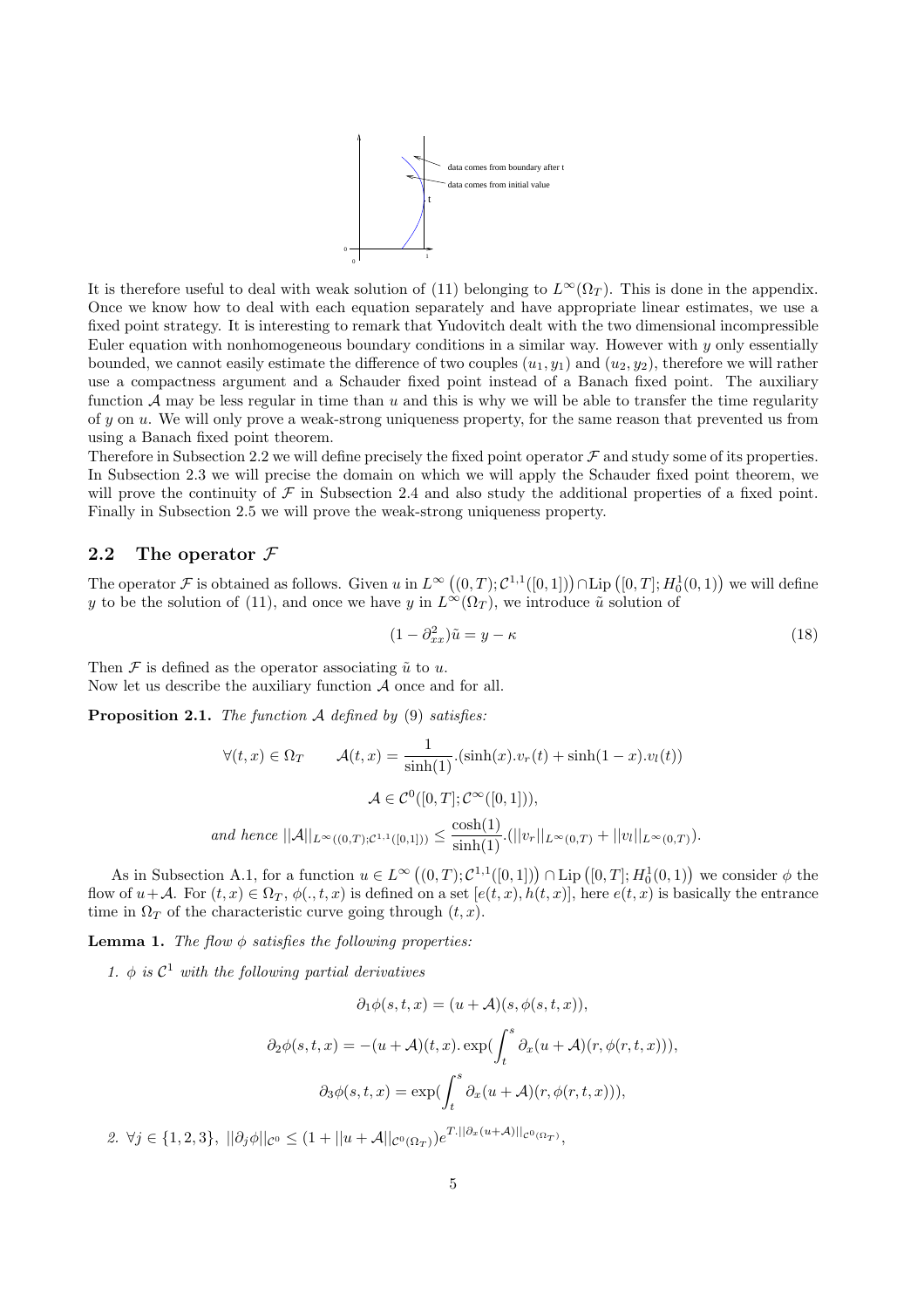- 3. if  $e(t, x) > 0$  then  $\phi(e(t, x), t, x) \in \{0, 1\},$
- 4. if  $h(t, x) < T$  then  $\phi(h(t, x), t, x) \in \{0, 1\}.$

We introduce a partition of  $\Omega_T$ , which allows us to distinguish the different influence zones in  $\Omega_T$ .

## Definition 2. Let

•  $P = \{(t, x) \in \Omega_T \mid \exists s \in [e(t, x), h(t, x)] \text{ for which } (\phi(s, t, x) = 0 \text{ and } v_l(s) = 0)$ 

$$
or \ (\phi(s,t,x) = 1 \ and \ v_r(s) = 0) \} \cup \{\phi(s,0,0) \mid s \leq h(0,0) \} \cup \{\phi(s,0,1) \mid s \leq h(0,1) \},
$$

- $I = \{(t, x) \in \Omega_T \setminus P \mid e(t, x) = 0\},\$
- $L = \{(t, x) \in \Omega_T \setminus P \mid e(t, x) > 0 \text{ and } \phi(e(t, x)t, x) = 0\}.$
- $R = \{(t, x) \in \Omega_T \setminus P \mid e(t, x) > 0 \text{ and } \phi(e(t, x)t, x) = 1\}.$

Remark 4. The set P is constituted of the problematic points. Indeed those points belong to the characteristics tangent to the boundary, which are precisely the singular points of e and h.

Proposition 2.2. We have the following properties.

- 1. The sets P, I, L and R constitute a partition of  $\Omega_T$ .
- 2. The set  $P$  is negligible and each spatial section of  $P$  is negligible for the 1d lebesgue measure.
- 3. The function  $e$  is  $C^1$  on  $L \cup R \cup I$ .
- 4. If  $(t, x) \in L$  then  $e(t, x) \in \Gamma_l$  and if  $(t, x) \in R$  then  $e(t, x) \in \Gamma_r$ .
- 5. All those sets are invariant by the flow  $\phi$ ;
- 6. If  $(t, x) \in L$  then  $\forall \tilde{x} \in [0, x]$ ,  $(t, \tilde{x}) \in P \cup L$ , if  $(t, x) \in R$  then  $\forall \tilde{x} \in [x, 1]$ ,  $(t, \tilde{x}) \in P \cup R$  and if  $(t, x) \in I$ and  $(t, x + x') \in I$  then  $\forall \tilde{x} \in [x, x + x'],$   $(t, \tilde{x}) \in P \cup I$ .

*Proof.* The points 1, 4, 5, 6 are easy. The second point is true because for any  $t \in [0, T]$  the set  $\{(t, x) | x \in$  $[0,1]$   $\cap$  P} is injected in the set of connected components of  $P_l$  and  $P_r$ , so it is countable and therefore 1d negligible. It implies that  $P$  itself is 2d negligible.

And the third point is shown in Proposition A.3



 $\Box$ 

For  $u \in L^{\infty}((0,T); C^{1,1}([0,1])) \cap \text{Lip}([0,T]; H_0^1(0,1)),$  we define  $y \in L^{\infty}(\Omega_T)$  by:

- if  $(t, x) \in I$   $y(t, x) = y_0(\phi(0, t, x)) \exp\left(-2 \int_0^t \partial_x(u + A)(s, \phi(s, t, x)) ds\right)$ ,
- if  $(t, x) \in L$   $y(t, x) = y_l(e(t, x)) \cdot \exp\left(-2 \int_{e(t, x)}^t \partial_x(u + A)(s, \phi(s, t, x)) ds\right)$ ,
- if  $(t, x) \in R$   $y(t, x) = y_r(e(t, x)) \cdot \exp\left(-2 \int_{e(t, x)}^t \partial_x(u + A)(s, \phi(s, t, x)) ds\right)$ .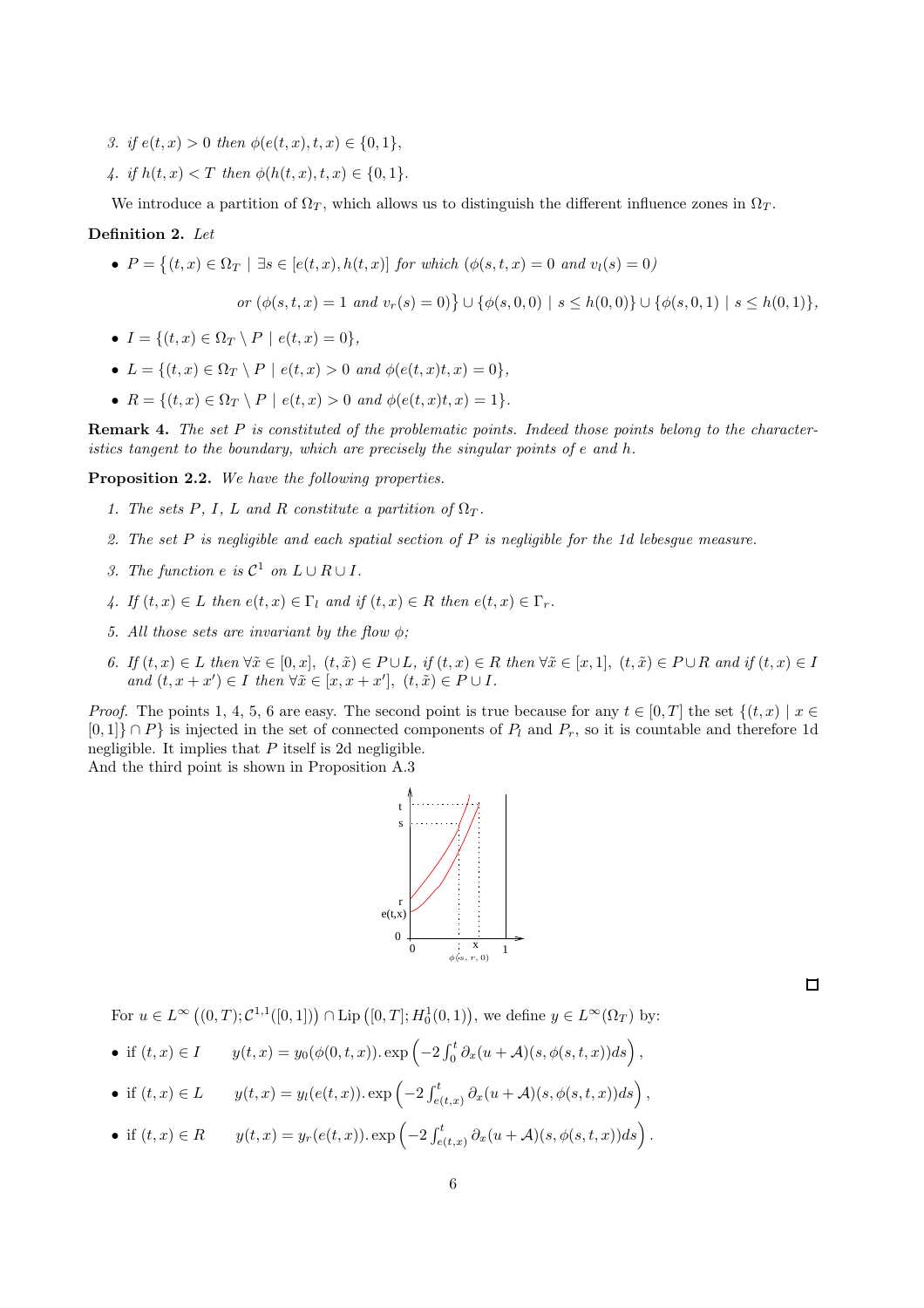And we have that:

- 1. the function y is the unique weak solution of (11) in the sense of definition 1, thanks to Theorem 6 and Proposition A.7(which we can apply because  $u \in C^0(\Omega_T)$  and  $\partial_x u \in C^0(\Omega_T)$ ),
- 2. since  $y \in L^{\infty}(\Omega_T)$  and satisfies (11), we immediately get  $y \in W^{1,\infty}(0,T, H^{-1}(0,1)),$
- 3. the function  $y$  satisfies the estimates:

$$
||y||_{L^{\infty}(\Omega_T)} \leq \max(||y_0||_{L^{\infty}}, ||y_l||_{L^{\infty}}, ||y_r||_{L^{\infty}}) \exp\left(2T\left(||\partial_x u||_{L^{\infty}(\Omega_T)} + ||\partial_x \mathcal{A}||_{L^{\infty}(\Omega_T)}\right)\right),\tag{19}
$$

$$
||\partial_t y||_{L^{\infty}((0,T),H^{-1})} \le 3. \max\left(||y_0||_{L^{\infty}(0,1)}, ||y_l||_{L^{\infty}(\Gamma_l)}, ||y_r||_{L^{\infty}(\Gamma_l)}\right) \times \exp\left(2T\left(||\partial_x u||_{L^{\infty}(\Omega_T)} + ||\partial_x \mathcal{A}||_{L^{\infty}(\Omega_T)}\right)\right) \times \left( ||u||_{L^{\infty}((0,T);\text{Lip}([0,1]))} + ||\mathcal{A}||_{L^{\infty}((0,T); \text{Lip}([0,1]))}\right), (20)
$$

4. if  $(t, x) \in I \cup L \cup R$  and if  $(s, s') \in [e(t, x), h(t, x)]^2$ , one has the following property:

$$
y(s, \phi(s,t,x)) = y(s', \phi(s',t,x)) \cdot \exp\left(-2\int_{s'}^{s} \partial_x(u+\mathcal{A})(r, \phi(r,t,x))dr\right).
$$

We can now focus on the elliptic equation (10).

**Lemma 2.** There exists a unique  $\tilde{u} \in L^{\infty}((0,T), H_0^1(0,1))$  such that

$$
\forall t \in (0, T), \ y(t,.) - \kappa = (1 - \partial_{xx}^2) \tilde{u}(t,.) \quad \text{in } \mathcal{D}'(0, 1).
$$

 $Furthermore \tilde{u} \in L^{\infty}((0,T); \mathcal{C}^{1,1}([0,1])) \cap \text{Lip}((0,T), H_0^1(0,1)) \ \text{since } y \in L^{\infty}(\Omega_T) \cap \text{Lip}([0,T]; H^{-1}(0,1)).$ And we have the bounds

$$
||\tilde{u}||_{L^{\infty}((0,T);C^{1,1}([0,1]))} \leq (1+2\sinh(1)).(|\kappa|+||y||_{L^{\infty}(\Omega_T)}),
$$
\n(21)

$$
||\partial_t \tilde{u}||_{L^{\infty}((0,T);H_0^1(0,1))} \le ||\partial_t y||_{L^{\infty}((0,T),H^{-1}(0,1))}.
$$
\n(22)

 $\Box$ 

Proof. In the first point, the constant comes from:

$$
\tilde{u}(t,x) = \int_0^x \sinh(x - \tilde{x}) \cdot (\kappa - y(t, \tilde{x})) d\tilde{x} - \frac{\sinh(x)}{\sinh(1)} \cdot \int_0^1 \sinh(\tilde{x}) \cdot (\kappa - y(t, \tilde{x})) d\tilde{x}.
$$
 (23)

The second point is classical

Finally we can define  $\mathcal F$  by:

$$
\forall u \in L^{\infty} \left( (0, T); \mathcal{C}^{1,1}([0, 1]) \right) \cap \text{Lip} \left( [0, T]; H_0^1(0, 1) \right), \n\mathcal{F}(u) = \tilde{u} \in L^{\infty} \left( (0, T); \mathcal{C}^{1,1}([0, 1]) \right) \cap \text{Lip} \left( [0, T]; H_0^1(0, 1) \right). \tag{24}
$$

We now introduce a domain for the operator  $\mathcal{F}$ .

#### 2.3 The domain

Let  $B_0$  and  $B_1$  be positive numbers, then we set:

$$
\mathcal{C}_{B_0,B_1,T} = \{ u \in L^{\infty} \left( (0,T); \mathcal{C}^{1,1}([0,1]) \right) \cap \text{Lip} \left( [0,T]; H_0^1(0,1) \right) \mid \text{such that both}
$$

$$
||u||_{L^{\infty}((0,T);\mathcal{C}^{1,1}([0,1]))} \le B_0 \text{ and } ||u||_{\text{Lip}([0,T];H_0^1(0,1))} \le B_1 \} \quad (25)
$$

Obviously  $\mathcal{C}_{B_0,B_1,T}$  is convex. We will endow  $\mathcal{C}_{B_0,B_1,T}$  with the norm  $||.||_{L^{\infty}((0,T);Lip([0,1]))}$ .

**Lemma 3.** There exist positive numbers  $B_0$ ,  $B_1$ , T, such that  $\mathcal{F}$  maps  $\mathcal{C}_{B_0,B_1,T}$  into itself.x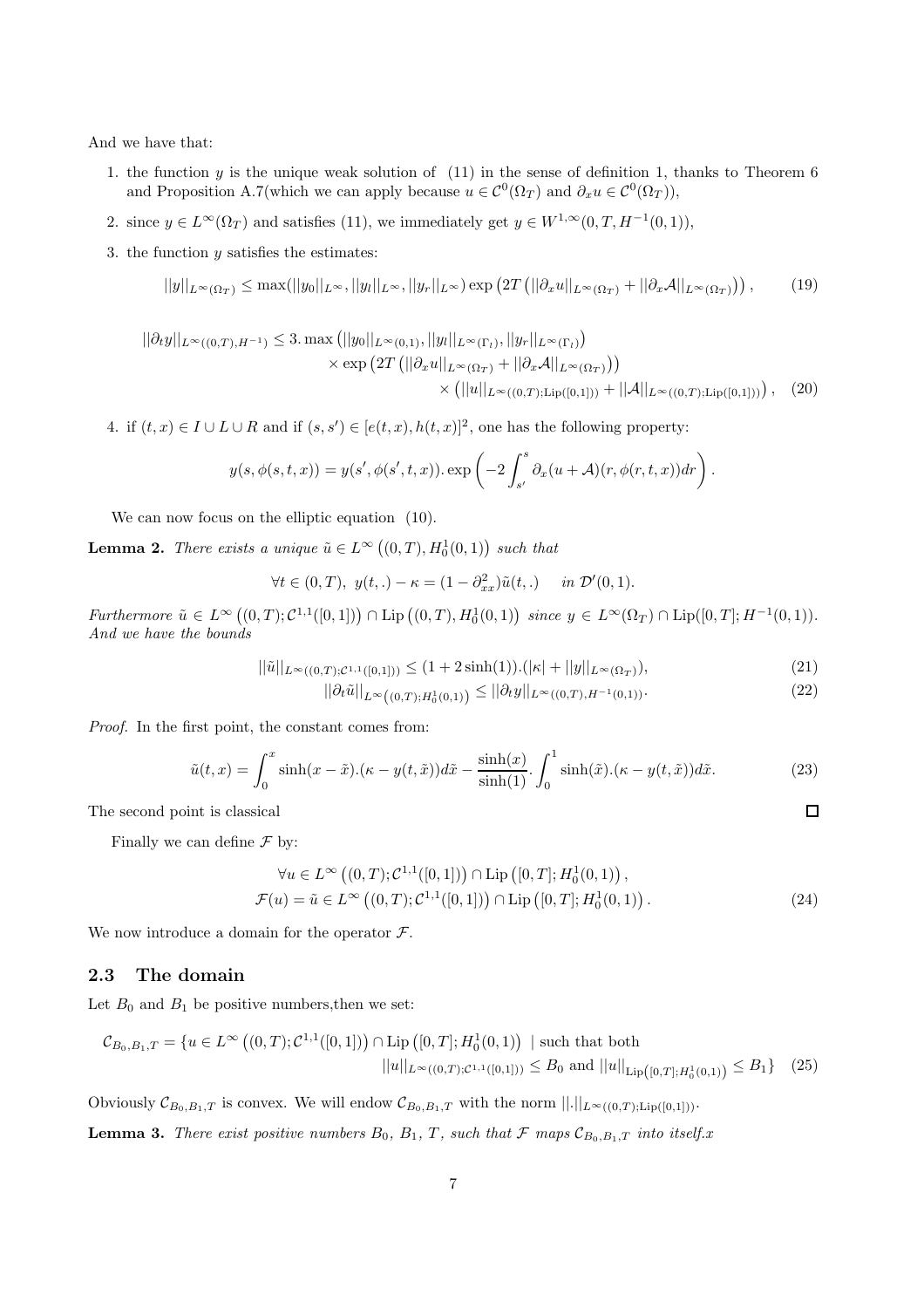Proof. Let us first introduce the two following constants depending only on the initial and boundary conditions.

$$
C_0 = \max\left(||y_0||_{L^{\infty}(0,1)}, ||y_l||_{L^{\infty}(\Gamma_l)}, ||y_r||_{L^{\infty}(\Gamma_r)}\right),
$$
  

$$
C_1 = \frac{\cosh(1)}{\sinh(1)} \cdot (||v_r||_{L^{\infty}(0,T)} + ||v_l||_{L^{\infty}(0,T)}).
$$

Estimates (19), (20), (21) and (22) on y and  $\tilde{u}$  now read:

$$
||y||_{L^{\infty}(\Omega_T)} \leq C_0. \exp\left(2T\left(||\partial_x u||_{L^{\infty}(\Omega_T)} + C_1\right)\right),
$$
  

$$
||\tilde{u}||_{L^{\infty}((0,T);C^{1,1}([0,1]))} \leq (2 + \sinh(1)).(|\kappa| + ||y||_{L^{\infty}(\Omega_T)}),
$$
  

$$
||\partial_t y||_{L^{\infty}((0,T);H^{-1}(0,1))} \leq 3.C_0. \exp\left(2T\left(||\partial_x u||_{L^{\infty}(\Omega_T)} + C_1\right)\right). (||u||_{L^{\infty}((0,T);Lip([0,1]))} + C_1),
$$
  

$$
||\partial_t \tilde{u}||_{L^{\infty}((0,T);H_0^1(0,1))} \leq ||\partial_t y||_{L^{\infty}((0,T);H^{-1}(0,1))}.
$$

Combining those estimates we get:

$$
||\tilde{u}||_{L^{\infty}((0,T);C^{1,1}([0,1]))} \leq (2+\sinh(1)). \left( |\kappa| + C_0.\exp\left(2T\left( ||\partial_x u||_{L^{\infty}(\Omega_T)} + C_1\right)\right) \right),
$$
  

$$
||\partial_t \tilde{u}||_{L^{\infty}((0,T);H_0^1(0,1))} \leq 3.C_0.\exp\left(2T\left( ||\partial_x u||_{L^{\infty}(\Omega_T)} + C_1\right) \right). \left( ||u||_{L^{\infty}((0,T);Lip([0,1]))} + C_1\right).
$$

Now if  $u \in \mathcal{C}_{B_0,B_1,T}$  we have

$$
\begin{aligned} ||\tilde{u}||_{L^{\infty}((0,T); \mathcal{C}^{1,1}([0,1]))} &\leq (2+\sinh(1)).\left(|\kappa|+C_0.\exp\left(2T\left(B_0+C_1\right)\right)\right), \\ ||\partial_t \tilde{u}||_{L^{\infty}\left((0,T); H_0^1(0,1)\right)} &\leq 3.C_0.\exp\left(2T\left(B_0+C_1\right)\right). \left(B_0+C_1\right). \end{aligned}
$$

Finally, to obtain  $\tilde{u} \in \mathcal{C}_{B_0,B_1,T}$  it is sufficient that

$$
(2 + \sinh(1)). (|\kappa| + C_0. \exp(2T (B_0 + C_1))) \le B_0
$$
  
and  $B_0 + 3.C_0. \exp(2T (B_0 + C_1)). (B_0 + C_1) \le B_1.$ 

Once we have chosen T and  $B_0$ , it is easy to choose  $B_1$  to satisfy the second inequality. For the first one we just choose  $B_0$  sufficiently large and then T close to 0. More precisely:

$$
B_0 > (2 + \sinh(1)).(|\kappa| + C_0),
$$
  

$$
T \le \frac{\ln(\frac{B_0}{2 + \sinh(1)} - |\kappa|) - \ln(C_0)}{2(B_0 + C_1)}
$$

.

It only to remains to maximize the bound of T to get the minimum existence, and with  $\frac{B_0}{2+\sinh(1)} = |\kappa| + C_0 + \beta$ we get the result announced.

Let us now prove the compactness of the domain.

**Proposition 2.3.**  $\mathcal{C}_{B_0,B_1,T}$  is compact with respect to the norm  $||.||_{L^{\infty}((0,T);Lip([0,1]))}$ .

*Proof.* The fact that  $\mathcal{C}_{B_0,B_1,T}$  is closed in  $L^{\infty}((0,T);\text{Lip}([0,1]))$  follows from the weak\* compactness of the domain in  $L^{\infty}((0,T); \mathcal{C}^{1,1}([0,1])$  and in Lip  $([0,T]; H_0^1(0,1))$ , and a classical use of a limit uniqueness. We now show the relative compactness of  $\mathcal{C}_{B_0,B_1,T}$  in  $L^{\infty}((0,T);\text{Lip}([0,1]))$ . Let  $(u_n)$  be a sequence of  $\mathcal{C}_{B_0,B_1,T}$ . Since  $H_0^1(0,1) \hookrightarrow \mathcal{C}^{\frac{1}{2}}([0,1])$  we can extract by Ascoli's theorem a subsequence  $(u_{n'})$  converging in  $L^{\infty}(\Omega_T)$ . But since we have

$$
\forall u \in L^{\infty}((0,T);W^{2,\infty}(0,1)), \ ||\partial_x u||_{L^{\infty}(\Omega_T)} \leq 2.\sqrt{||u||_{L^{\infty}(\Omega_T)}\cdot ||\partial_{xx}^2 u||_{L^{\infty}(\Omega_T)}},
$$

we can conclude that  $(u_{n'})$  actually converges in  $L^{\infty}((0,T);\text{Lip}([0,1])).$ 

Before applying the Schauder fixed point theorem, it only remains to prove the continuity of the operator  $\mathcal{F}.$ 

 $\Box$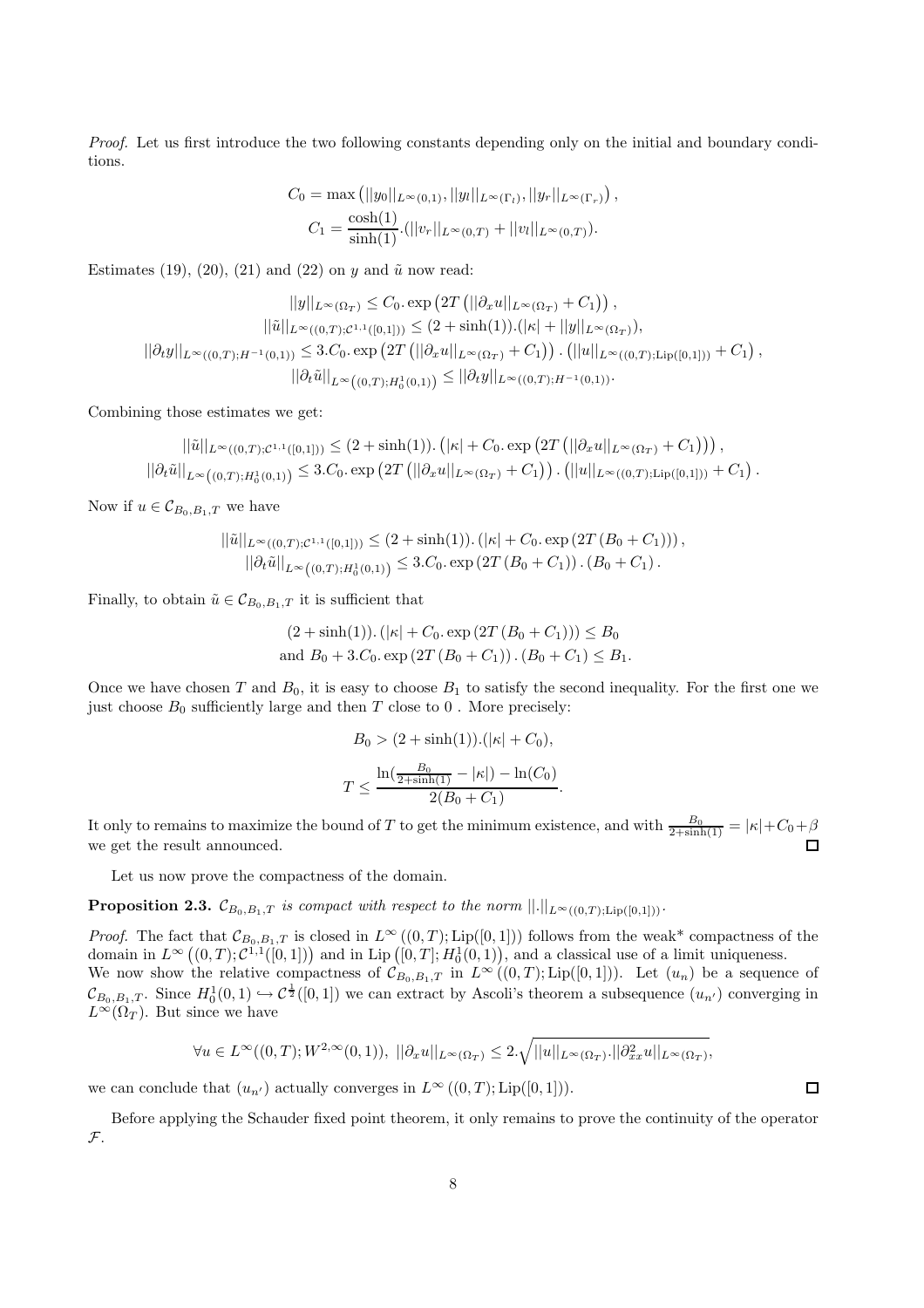## 2.4 Continuity of  $\mathcal F$  and properties of the fixed points

We begin with a result about the continuity of  $\mathcal{F}$ .

**Proposition 2.4.** The operator  $\mathcal{F} : \mathcal{C}_{B_0,B_1,T} \to \mathcal{C}_{B_0,B_1,T}$  is continuous with respect to  $||.||_{L^{\infty}((0,T): \text{Lip}([0,1]))}$ .

*Proof.* Let us take a sequence  $(u_n)$  which tends to u with respect to  $||.||_{L^{\infty}((0,T); Lip([0,1]))}$ . We call  $\tilde{u}_n = \mathcal{F}(u_n)$ and  $\tilde{u} = \mathcal{F}(u)$ . Denote by  $\phi_n$  the flow of  $u_n + \mathcal{A}$  and  $\phi$  the flow of  $u + \mathcal{A}$ . Thanks to Proposition A.4, we have that  $\phi_n \xrightarrow[n \to +\infty]{} \phi$  locally in  $\mathcal{C}^1$ . Let us show first that  $||y_n(t,.) - y(t,.)||_{L^1(0,1)} \xrightarrow[n \to 0]{} 0 \quad dt$  a.e.

Let  $t \in [0, T]$ , having supposed that  $P_l$  and  $P_r$  have only a finite number of connected components (see (8)), we can suppose, reducing t if necessary that  $v_l$  and  $v_r$  do not change sign on [0, t]. We will focus on the case where  $v_l \geq 0$  and  $v_r \leq 0$ , the situation:



The charasteristics of  $\phi_n$  and  $\phi$  may or may not cross before time t, but we are only interested in their relative positions a time t, which here correspond to  $\phi(t, 0, 0) \leq \phi_n(t, 0, 0) \leq \phi(t, 0, 1) \leq \phi_n(t, 0, 1)$ . The other cases are proved in the same way. We first point out that since  $u_n \in \mathcal{C}_{B_0,B_1,T}$  we have a bound for  $(y_n)$  in  $L^{\infty}(\Omega_T)$ . Now

$$
\int_{0}^{1} |y(t,x) - y_n(t,x)| dx = \int_{0}^{\phi(t,0,0)} |y(t,x) - y_n(t,x)| dx + \int_{\phi(t,0,0)}^{\phi_n(t,0,0)} |y(t,x) - y_n(t,x)| dx
$$

$$
+ \int_{\phi_n(t,0,0)}^{\phi(t,0,1)} |y(t,x) - y_n(t,x)| dx + \int_{\phi(t,0,1)}^{\phi_n(t,0,1)} |y(t,x) - y_n(t,x)| dx
$$

$$
+ \int_{\phi_n(t,0,1)}^1 |y(t,x) - y_n(t,x)| dx
$$

$$
= I_1 + I_2 + I_3 + I_4 + I_5.
$$

Since  $\phi_n(t,0,0) \longrightarrow_{n \to +\infty} \phi(t,0,0)$  and  $\phi_n(t,0,1) \longrightarrow_{n \to +\infty} \phi(t,0,1)$  and thanks to the uniform bound on  $||y_n||_{L^{\infty}(\Omega_T)}$  we see that both  $I_2$  and  $I_4$  tend to 0 when n goes to infinity.

For  $I_1$  we have:

$$
I_1 = \int_0^{\phi(t,0,0)} \left| y_l(e_n(t,x)) \cdot \exp\left(-2 \int_{e_n(t,x)}^t \partial_x(u_n+\mathcal{A})(r,\phi_n(r,t,x)) dr\right) - y_l(e(t,x)) \cdot \exp\left(-2 \int_{e(t,x)}^t \partial_x(u+\mathcal{A})(r,\phi(r,t,x)) dr\right) \right| dx.
$$

But thanks to Proposition A.2, if  $(t, x) \notin P$  (defined by)  $\phi$  we have  $e_n(t, x) \xrightarrow[n \to +\infty]{} e(t, x)$ . This implies that if  $y_l$  were continuous, since we have a uniform bound on  $||u_n||_{L^{\infty}((0,T); Lip([0,1]))}$  the dominated convergence theorem would provide:

$$
I_1 = \int_0^{\phi(t,0,0)} |y(t,x) - y_n(t,x)| dx \xrightarrow[n \to +\infty]{} 0.
$$

The same idea can be applied to  $I_3$  and  $I_5$ .

Hence for  $y_l$ ,  $y_r$  and  $y_0$  continuous we have  $||y_n(t,.) - y(t,.)||_{L^1(0,1)} \xrightarrow[n \to +\infty]{} 0.$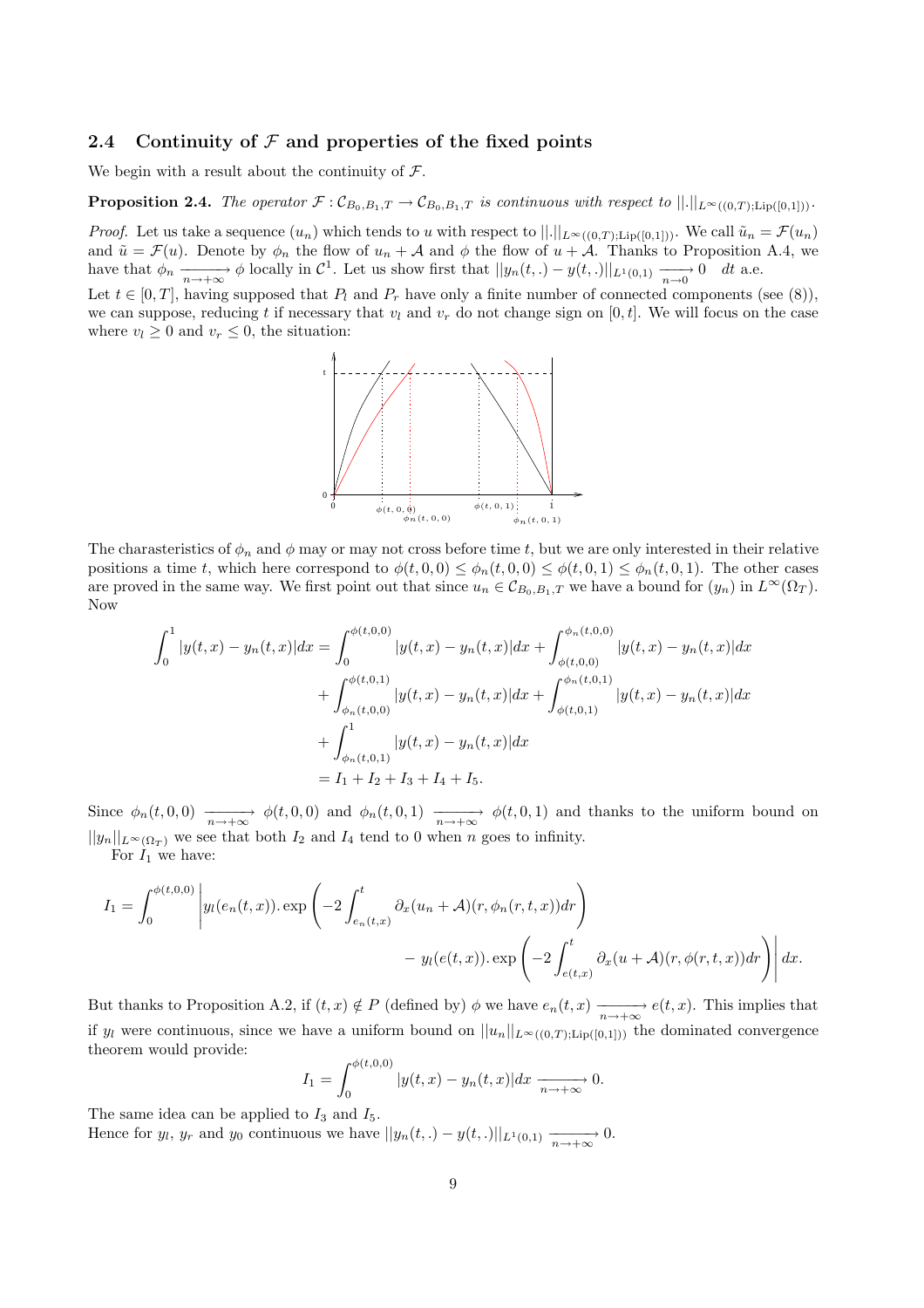But now thanks to inequality (56), we have:

$$
||y(t,.)||_{L^{1}(0,1)} \leq (||y_{0}||_{L^{1}(0,1)} + ||y_{l}||_{L^{1}((0,t)\cap\Gamma_{l})} + ||y_{r}||_{L^{1}((0,t)\cap\Gamma_{r})}) \times ||u + \mathcal{A}||_{L^{\infty}(\Omega_{T})}e^{3s.||\partial_{x}(u+\mathcal{A})||_{L^{\infty}(\Omega_{T})}}, \quad (26)
$$

$$
||y_n(t,.)||_{L^1(0,1)} \le (||y_0||_{L^1(0,1)} + ||y_l||_{L^1((0,t)\cap\Gamma_l)} + ||y_r||_{L^1((0,t)\cap\Gamma-r)}) \times ||u_n + \mathcal{A}||_{L^{\infty}(\Omega_T)} \cdot e^{3s.||\partial_x(u_n + \mathcal{A})||_{L^{\infty}(\Omega_T)}}.
$$
 (27)

So by density of  $\mathcal{C}^0$  in  $L^1$ , and with the uniform bound on  $||u_n||_{L^{\infty}((0,T); Lip([0,1]))}$ , the general case follows,

$$
||y_n(t,.) - y(t,.)||_{L^1(0,1)} \xrightarrow[n \to +\infty]{} 0.
$$

Now only the restriction on t remains, we recall that until now we supposed that  $v_l$  and  $v_l$  did not change sign on  $[0, t]$ .

But if  $v_l$  and  $v_r$  do not change sign on  $[0, t_1]$  and then on  $[t_1, t]$ , we have  $||y_n(t_1, .) - y(t_1, .)||_{L^1(0,1)} \xrightarrow[n \to +\infty]{} 0$ . Let us call  $\tilde{y}_n$  the solution of  $\partial_t \tilde{y}_n + (u_n + A)\partial_x \tilde{y}_n = -2.\tilde{y}_n.\partial_x(u_n + A)$  on  $[t_1, t] \times [0, 1]$  with initial value  $y(t_1,.)$  and boundary values  $y_l, y_r$ . Due to what precedes we have  $||\tilde{y}_n(t,.) - y(t,.)||_{L^1(0,1)} \xrightarrow[n \to +\infty]{} 0$ . Now we can conclude that:

$$
||y_n(t,.) - y(t,.)||_{L^1(0,1)} \le ||y_n(t,.) - \tilde{y}_n(t,.)||_{L^1(0,1)} + ||\tilde{y}_n(t,.) - y(t,.)||_{L^1(0,1)}\le ||y_n(t_1,.) - \tilde{y}_n(t_1,.)||_{L^1(0,1)} \cdot ||u_n + A||_{L^{\infty}(\Omega_T)} \cdot e^{3(t-t_1)||\partial_x(u_n+A)||_{L^{\infty}(\Omega_T)}+ ||\tilde{y}_n(t,.) - y(t,.)||_{L^1(0,1)}\le ||y_n(t_1,.) - y(t_1,.)||_{L^1(0,1)} \cdot ||u_n + A||_{L^{\infty}(\Omega_T)} \cdot e^{3(t-t_1)||\partial_x(u_n+A)||_{L^{\infty}(\Omega_T)}+ ||\tilde{y}_n(t,.) - y(t,.)||_{L^1(0,1)}\frac{1}{n \to +\infty} 0.
$$

Therefore the convergence in  $L^1(0,1)$  propagates on each interval where  $v_l$  and  $v_r$  do not change sign, thanks to the hypothesis on  $P_r$  and  $P_l$  we have:

$$
\forall t \in [0, T] \qquad ||y_n(t,.) - y(t,.)||_{L^1(0,1)} \xrightarrow[n \to +\infty]{} 0. \tag{28}
$$

Combining this first convergence result with the uniform bound of  $y_n-y$  in  $L^\infty(\Omega_T)$  and using the dominated convergence theorem in the time variable we obtain:

$$
y_n \to y
$$
 in  $L^1(\Omega_T)$ .

In term of  $\tilde{u}$  and  $\tilde{u}_n$  it implies that

$$
\tilde{u}_n \to \tilde{u}
$$
 in  $L^1(0,T,W^{2,1}(0,1)).$ 

But we also have  $\forall n \in \mathbb{N}$   $\mathcal{F}(u_n) \in \mathcal{C}_{B_0,B_1,T}$ , and we know (see 2.3) that  $\mathcal{C}_{B_0,B_1,T}$  is compact therefore  $\tilde{u}_n \to \tilde{u}$  in  $\mathcal{C}_{B_0,B_1,T}$  (as the unique accumulation point of the sequence).  $\tilde{u}_n \to \tilde{u}$  in  $\mathcal{C}_{B_0,B_1,T}$  (as the unique accumulation point of the sequence).

Now we can apply the Schauder fixed point theorem to  $\mathcal F$  and we get a solution

 $u \in L^{\infty} ((0,T); \mathcal{C}^{1,1}([0,1])) \cap \text{Lip} ([0,T]; H_0^1(0,1))$ .

The additional regularity properties of any solution  $u$ , meaning

$$
\forall p > +\infty \quad u \in C^0([0, T], W^{2, p}(0, 1)) \cap C^1([0, 1], W_0^{1, p}(0, 1)),
$$

follow directly from the construction of  $\mathcal F$  and from Proposition A.8.

To obtain the minimum existence time announced we just have to realize that the only possible reduction of T occured in subsection 2.3. This concludes the proof of theorem 1.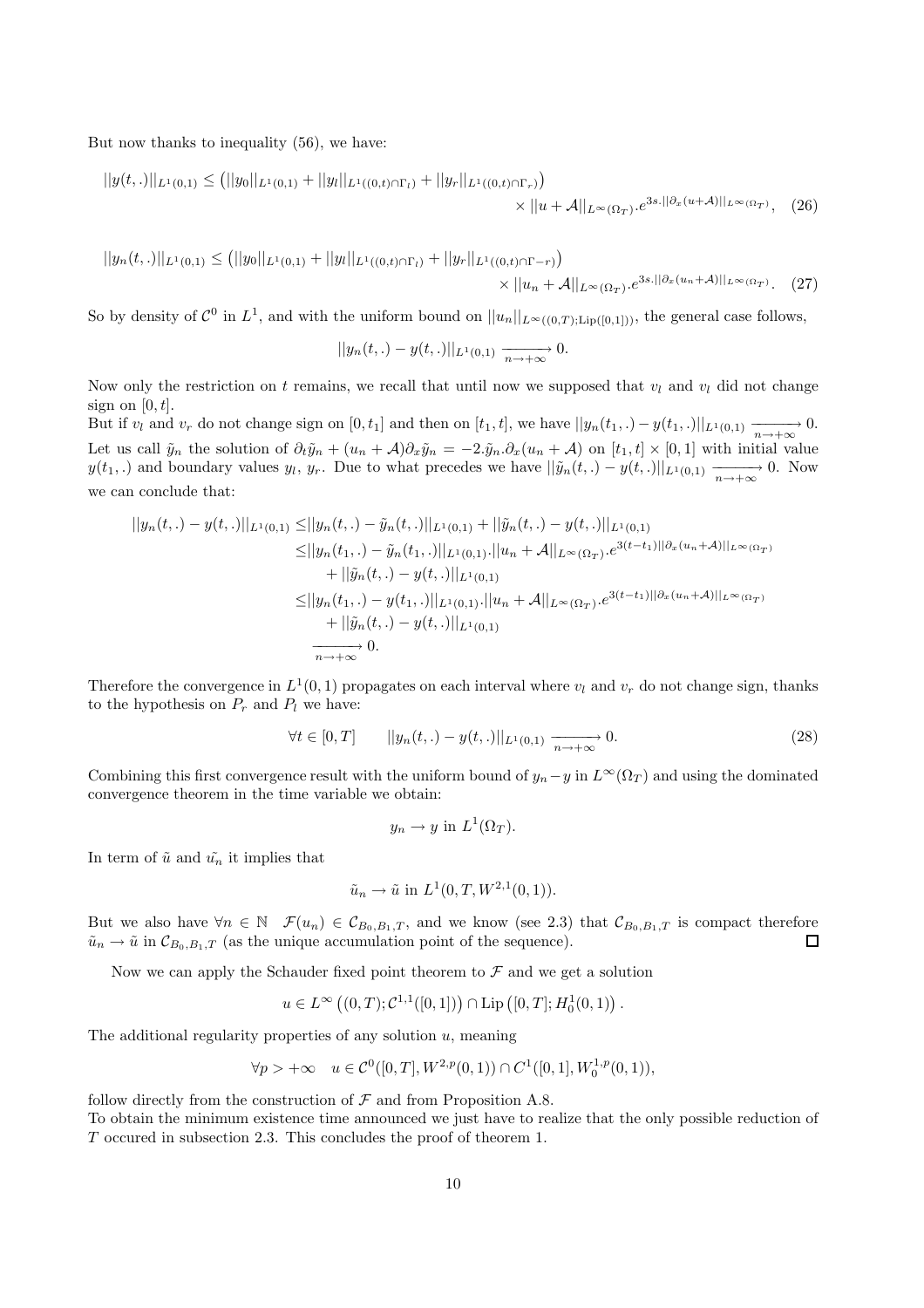## 2.5 Uniqueness

To conclude the part about the initial boundary value problem, we prove a weak-strong uniqueness property.

**Theorem 4.** Let  $(y, u)$  and  $(\tilde{y}, \tilde{u})$  be two solutions of (10) and (11) for the same initial and boundary data, and such that  $\tilde{y} \in L^{\infty}((0,T);\text{Lip}([0,1]))$ . Then  $y = \tilde{y}$  and  $u = \tilde{u}$ .

*Proof.* Define  $Y = \tilde{y} - y$  and  $U = \tilde{u} - u$ . Then we have:

$$
U \in \text{Lip}\left([0,T]; H_0^1(0,1)\right), \ (1 - \partial_{xx}^2)U(t,.) = Y(t,.) \ dt \ a.e.,
$$

and  $Y \in L^{\infty}(\Omega_T)$  is the unique weak solution of:

$$
\partial_t Y + (u + \mathcal{A}) \partial_x Y = -2 \mathcal{A} \mathcal{A} \partial_x (u + \mathcal{A}) - \partial_x \tilde{y} \mathcal{A} U - 2 \tilde{y} \mathcal{A} \partial_x U,
$$

with  $Y_0 = 0$ ,  $Y_l = 0$ ,  $Y_r = 0$ . Using Theorem 6 and formula (50) we get with  $b = -2.\partial_x(u + A)$  and  $f = -U.\partial_x \tilde{y} - 2\tilde{y}.\partial_x U$ :

For 
$$
(t, x) \in P
$$
,  $Y(t, x) = 0$ ,  
\nFor  $(t, x) \in I$ ,  $Y(t, x) = \int_0^t f(r, \phi(r, t, x)) \cdot \exp\left(\int_r^t b(r', \phi(r', t, x)) dr'\right) dr$ ,  
\nFor  $(t, x) \in L$ ,  $Y(t, x) = \int_{e(t, x)}^t f(r, \phi(r, t, x)) \cdot \exp\left(\int_r^t b(r', \phi(r', t, x)) dr'\right) dr$ ,  
\nFor  $(t, x) \in R$ ,  $Y(t, x) = \int_{e(t, x)}^t f(r, \phi(r, t, x)) \cdot \exp\left(\int_r^t b(r', \phi(r', t, x)) dr'\right) dr$ .

Now since  $||U(t,.)||_{L^{\infty}(0,1)} \leq 5.||Y(t,.)||_{L^{\infty}(0,1)}$  and  $\tilde{y}, \partial_x \tilde{y}$  bounded, we see that for a certain  $C > 0$ :

$$
||f(t,.)||_{L^{\infty}(0,1)} \leq C.||Y(t,.)||_{L^{\infty}(0,1)} dt a.e.,
$$

and since b is bounded, we get that for a certain  $C' > 0$ :

$$
||Y(t,.)|| \leq C'. \int_0^t ||Y(s,.)||_{L^{\infty}(0,1)} ds \quad dt \ a.e.,
$$

and we conclude using Gronwall's lemma.

# 3 Stabilization

In this part we prove Theorem 3. Here again we suppose that  $\kappa \leq 0$ . We begin by reformulating (2) and we also give the corresponding statement to Theorem 3 for this new formulation. Rather than (2) we will work on:

$$
\begin{cases}\n\partial_t y + (\check{u} + \check{A} - \kappa) \cdot \partial_x y = -2y \cdot \partial_x (\check{u} + \check{A}) \\
(1 - \partial_{xx}^2) \check{u} = y, \quad \check{u}(t, 0) = \check{u}(t, 1) = 0 \\
(1 - \partial_{xx}^2) \check{A} = 0, \quad \check{A}(t, 0) = v_l(t) + \kappa, \quad \check{A}(t, 1) = v_r(t) + \kappa\n\end{cases} (29)
$$

This system is equivalent to (2) with the change of unknown

$$
v=\check{\mathcal{A}}+\check{u}-\kappa.
$$

And our stationary feedback law still reads (15). One can check that Theorem 3 can be reformulated in terms of those new unknowns as:

**Theorem 5.** Let  $A_l > 2$ .  $\sinh(1)$ ,  $A_r > A_l$ .  $\cosh(1) + \sinh(2)$ ,  $M > 0$ ,  $T > 0$ . For any  $y_0 \in C^0([0,1])$  there exists  $y \in C^0(\Omega_T)$  such that if we define ǔ and  $\check{A}$  by:

$$
\forall (t, x) \in \Omega_T \quad (1 - \partial_{xx}^2) \check{u}(t, x) = y(t, x), \quad \check{u}(t, 0) = \check{u}(t, 1) = 0,
$$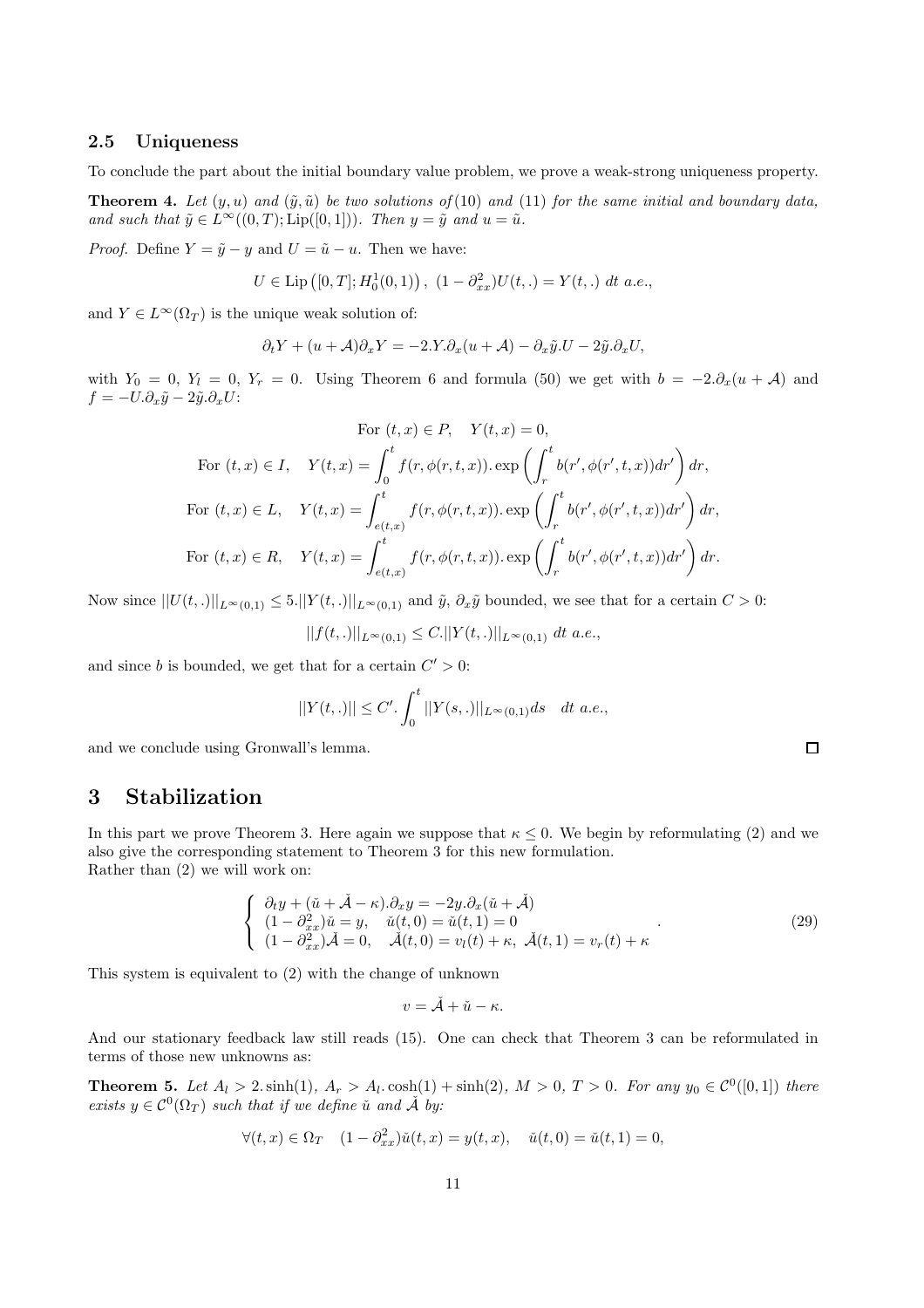$\forall (t, x) \in \Omega_T \quad (1 - \partial_{xx}^2) \check{A}(t, x) = 0, \quad \check{A}(t, 0) = A_t. ||y(t, .)||_{\mathcal{C}^0([0, 1])} \text{ and } \check{A}(t, 1) = A_r. ||y(t, .)||_{\mathcal{C}^0([0, 1])}.$ then y is the weak solution of

$$
\partial_t y + (\check{u} + \check{A} - \kappa) \cdot \partial_x y = -2 \cdot y \cdot \partial_x (\check{u} + \check{A}). \tag{30}
$$

This function y also satisfies:

$$
\forall t \in [0, T] \qquad \partial_t y(t, 0) + M \cdot y(t, 0) = 0,
$$
  

$$
\forall x \in [0, 1] \qquad y(0, x) = y_0(x).
$$

Besides, if y is a maximal solution of the closed loop system (15),(29) then y is defined on  $[0, +\infty) \times [0, 1]$ . And finally if we let  $c = min(A_l - 2. \sinh(1), \frac{A_r - A_l \cdot \cosh(1) - \sinh(2)}{\sinh(1)})$  and  $\tau = \frac{1}{M} \cdot \ln(\frac{2.c.||y_0||_{\mathcal{C}^0([0,1])}}{M})$ , we have:

$$
\forall t \ge \tau \qquad ||y(t, .)||_{\mathcal{C}^{0}([0, 1])} \le \frac{M}{2c} \cdot \frac{1}{1 + M(t - \tau)}.
$$
\n(31)

We now prove Theorem 5.

## 3.1 Strategy

Let us first describe the main steps of the proof of Theorem 5. In terms of the new unknowns, the equilibrium state that we want to stabilize is  $y = 0$ ,  $\check{u} = \mathcal{A} = 0$ . A first natural idea would be to look at the linearized system around the equilibrium state. Its stabilization would provide a local stabilization result on the nonlinear system. But the linearized system reads:

$$
\begin{cases}\n\partial_t y - \kappa \cdot \partial_x y = 0 \\
(1 - \partial_{xx}^2)\check{u} = y, \quad \check{u}(t, 0) = \check{u}(t, 1) = 0 \\
(1 - \partial_{xx}^2)\check{A} = 0, \quad \check{A}(t, 0) = v_l(t) + \kappa, \quad \check{A}(t, 1) = v_r(t) + \kappa\n\end{cases} (32)
$$

And in the case  $\kappa = 0$ , the state y is constant therefore the system is not stabilizable.

In this situation we will apply a rough version of the return method that J.-M. Coron introduced in [10]. We will try to use the control in order to put the system in a simpler dynamic where it is easier to stabilize.

When we look at the transport equation we see that the sign of  $\tilde{u} + \tilde{A} - \kappa$  controls the geometry of the characteristics, and the sign of  $\partial_x(\tilde{u} + A)$  controls the growth of y along the characteristics.

Therefore we would like our feedback law to provide  $\check{u} + \check{A} \geq 0$  (since  $-\kappa \geq 0$ ) and  $\partial_x(\check{u} + \check{A}) \geq 0$ . Considering the estimates  $((33),(34))$  on  $\check{u}$  we can get from the elliptic equation of (29) we see that with  $v_l(t) = A_l \cdot ||y(t,.)||_{\mathcal{C}^0([0,1])} - \kappa, v_r(t) = A_r \cdot ||y(t,.)||_{\mathcal{C}^0([0,1])} - \kappa, \tilde{\mathcal{A}}$  will dominate  $\tilde{u}$  and we will have the desired signs.

For the existence of a solution we cannot adapt our proof of existence for the initial boundary value problem completely. Our feedback law makes us lose some regularity in time because  $\check{\mathcal{A}}$  is now an unknown and it has exactly the time regularity of  $||y(t,.)||_{\mathcal{C}^0([0,1])}$ . To compensate for this, we will work in the space of continuous functions for y. This is now possible because the flow will always point toward  $x = 1$ . Therefore we have to prescribe  $y_l$ , and we just need to make a continuous transition at  $(t, x) = (0, 0)$  and have  $y_l$  decreasing in time. This is garanteed by  $\partial_t y_l(t) + M_y_l(t) = 0$ . In the next part we will prove the existence part of Theorem 5. The asymptotic properties will be proven in the last part.

#### 3.2 Existence of a solution to the closed loop system

Once again, we use a fixed point strategy on an operator  $S$  we describe now. We begin by defining the domain of the operator.

**Definition 3.** Let X be the space of  $(g, N) \in C^0([0, T] \times [0, 1]) \times C^0([0, T])$  satisfying:

1. 
$$
\forall (t, x) \in [0, T] \times [0, 1]
$$
  $g(0, x) = y_0(x)$   $g(t, 0) = y_0(0).e^{-M \cdot t}$ ,

2.  $\forall t \in [0, T]$   $||g(t, .)||_{\mathcal{C}^{0}([0, 1])} \leq N(t),$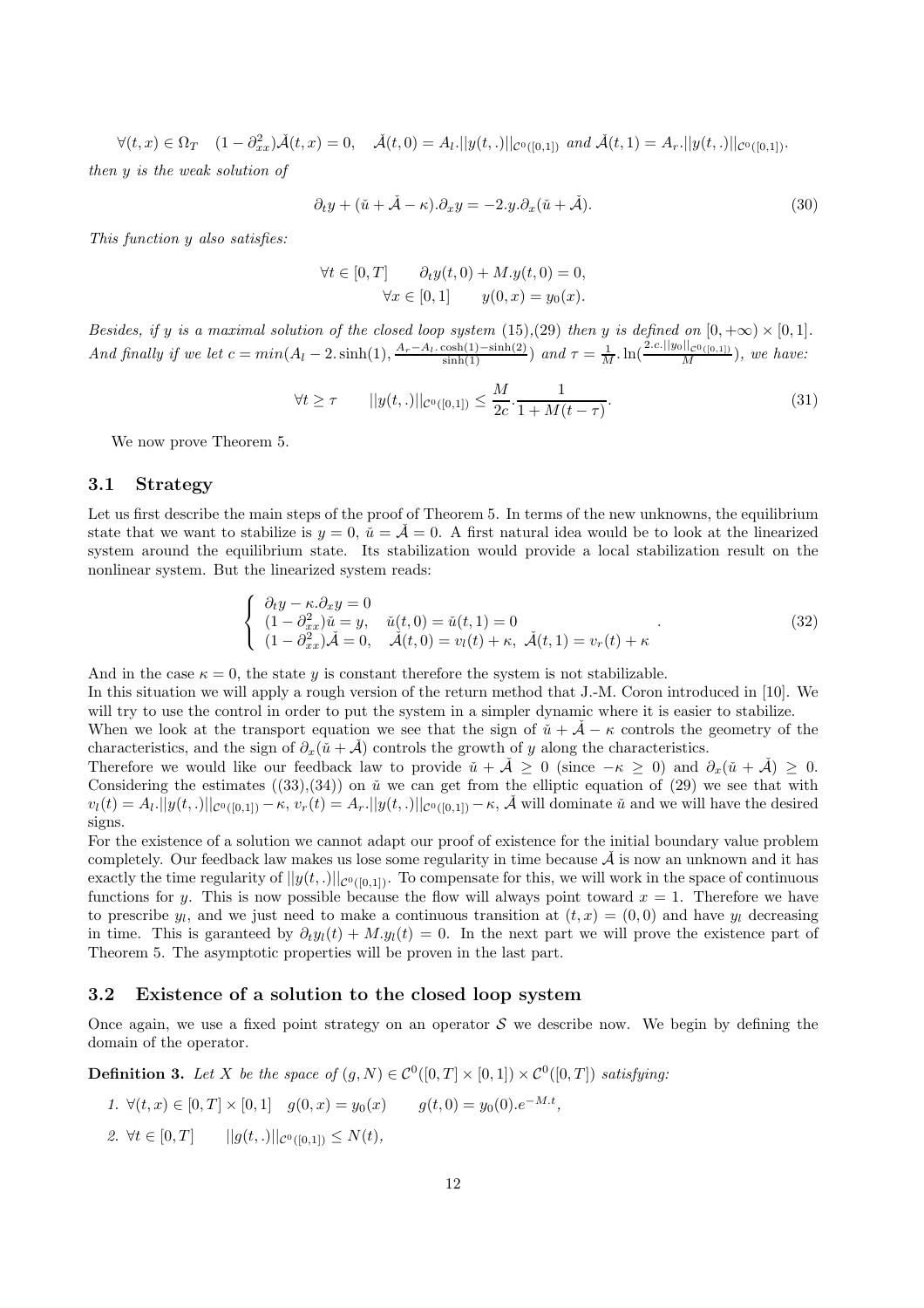3. N is nonincreasing and  $N(0) \leq ||y_0||_{\mathcal{C}^0([0,1])}$ .

**Proposition 3.1.** The domain  $X$  is non empty, convex, bounded and closed with respect to the uniform topology.

The proof is elementary and one notices that  $(y_0(x).e^{-Mt}, ||y_0||_{\mathcal{C}^0([0,1])}.e^{-Mt}) \in X$ . Now for  $(y, N) \in X$  we define  $\check{u}$  and  $\check{A}$  as the solutions of:

$$
\forall (t, x) \in \Omega_T \qquad (1 - \partial_{xx}^2) \check{u}(t, x) = y(t, x) \text{ and } \check{u}(t, 0) = \check{u}(t, 1) = 0,
$$

$$
\forall (t, x) \in \Omega_T \qquad (1 - \partial_{xx}^2) \check{\mathcal{A}}(t, x) = 0, \quad \check{\mathcal{A}}(t, 0) = A_l N(t) \text{ and } \check{\mathcal{A}}(t, 1) = A_r N(t).
$$

One has the following exact formulas:

$$
\forall (t, x) \in \Omega_T \qquad \check{u}(t, x) = -\int_0^x \sinh(x - \tilde{x}).y(t, \tilde{x})d\tilde{x},
$$

$$
\forall (t, x) \in \Omega_T \qquad \check{\mathcal{A}}(t, x) = \frac{N(t)}{\sinh(1)}.(A_r. \sinh(x) + A_l. \sinh(1 - x)).
$$

Therefore we have the following inequalities:

$$
\forall (t, x) \in [0, T] \times [0, 1] \qquad |\check{u}(t, x)| \le 2 \sinh(1) ||y(t, .)||_{\mathcal{C}^{0}([0, 1])},
$$
\n(33)

$$
|\partial_x \check{u}(t,x)| \le 2\cosh(1)||y(t,.)||_{\mathcal{C}^0([0,1])}, \quad |\partial_{xx}^2 \check{u}(t,x)| \le (1+2\sinh(1))||y(t,.)||_{\mathcal{C}^0([0,1])},\tag{34}
$$

$$
|\partial_x \check{\mathcal{A}}(t,x)| \ge \frac{A_r - 2\cosh(1)A_l}{\sinh(1)} N(t), \quad |\check{\mathcal{A}}(t,x)| \ge A_l N(t). \tag{35}
$$

And in turn those provide:

$$
\forall (t, x) \in [0, T] \times [0, 1] \qquad (\check{u} + \check{A})(t, x) \ge (A_t - 2 \sinh(1)) \cdot ||y(t, .)||_{\mathcal{C}^0([0, 1])},
$$
\n(36)

$$
\forall (t, x) \in [0, T] \times [0, 1] \qquad \partial_x(\check{u} + \check{A})(t, x) \ge \frac{A_r - 2 \cosh(1) \cdot A_l - \sinh(2)}{\sinh(1)} \cdot ||y(t, \cdot)||_{\mathcal{C}^0([0, 1])}. \tag{37}
$$

Now if  $\phi$  is the flow of  $\check{u} + \check{A} - \kappa$ ,  $\phi$  is  $\mathcal{C}^1$  and since  $\check{u} + \check{A} - \kappa \geq 0$  (thanks to the inequalities above),  $\phi(.,t,x)$  is nondecreasing. This allows us to define the entrance time and then the operator S as follows. Let  $e(t, x) = min\{s \in [0, T] \mid \phi(s, t, x) = 0\}$  with the convention that  $min \emptyset = 0$ . Now for  $(t, x) \in [0, T] \times [0, 1]$ ,  $\mathcal{S}(y, N) = (\tilde{y}, \tilde{N})$  with:

1. if 
$$
x \ge \phi(t, 0, 0)
$$
  $\tilde{y}(t, x) = y_0(\phi(0, t, x)) \cdot \exp(-2 \int_0^t \partial_x(\tilde{u} + \tilde{A})(s, \phi(s, t, x))ds),$ 

2. if 
$$
x \leq \phi(t, 0, 0)
$$
  $\tilde{y}(t, x) = y_0(0) \cdot e^{-M \cdot e(t, x)} \cdot \exp(-2 \cdot \int_{e(t, x)}^t \partial_x(\tilde{u} + \tilde{A})(s, \phi(s, t, x)) ds),$ 

3.  $\tilde{N}(t) = ||\tilde{y}(t,.)||_{\mathcal{C}^{0}([0,1])}$ .

From theorem 6 we know that  $\tilde{y}$  is the weak solution of:

$$
\partial_t \tilde{y} + (\tilde{u} + \tilde{A} - \kappa) \partial_x \tilde{y} = -2\tilde{y} \partial_x (\tilde{u} + \tilde{A} \qquad \tilde{y}(0, .) = y_0 \qquad \tilde{y}(t, 0) = y_0(0) e^{-Mt} \tag{38}
$$

Before applying the Schauder fixed point theorem to  $S$  we show the following properties.

**Proposition 3.2.** 1. The operator  $S$  maps  $X$  to  $X$ .

- 2. The family  $\mathcal{S}(X)$  is uniformly bounded and equicontinuous.
- 3. S is continuous w.r.t. the uniform topology.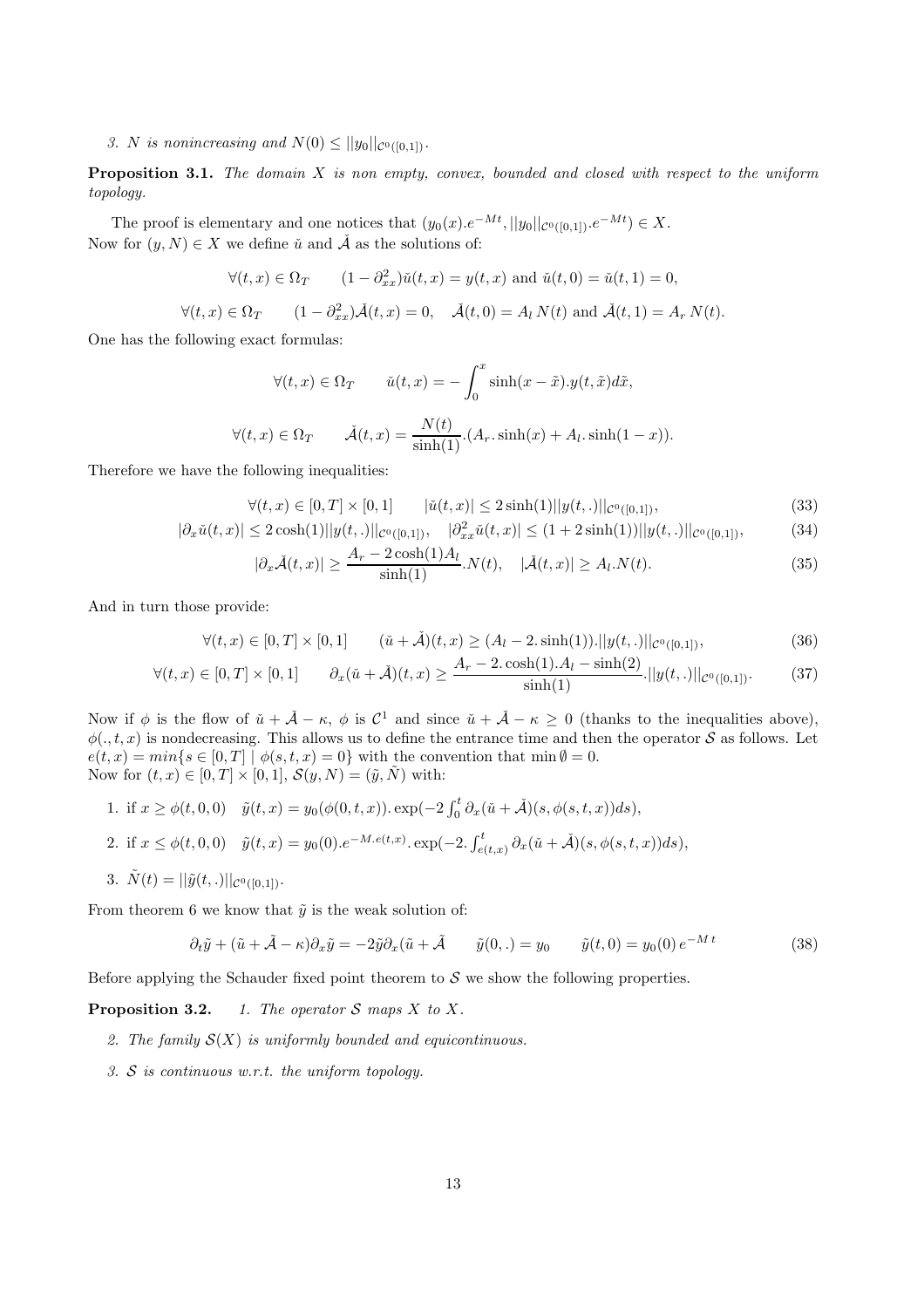*Proof.* 1. It will be useful to distinguish the cases where  $y_0(0) = 0$  (case 1) and  $y_0(0) \neq 0$  (case 2). First remark that  $\tilde{y}$  being continuous,  $\tilde{N}$  is continuous. Now in case 1, we have that  $\forall (t, x) \in \Omega_T$ ,  $x \leq \phi(t, 0, 0) \Rightarrow$  $\tilde{y}(t, x) = 0$  and both the continuity on  $\{(t, x) \in \Omega_T \mid x > \phi(t, 0, 0)\}\$  and the continuity at the interface  $\{(t, x) \in \Omega_T \mid x = \phi(t, 0, 0)\}\$ are obvious.

In case 2, one must first remark that  $\forall t \in [0, T]$ ,  $y(t, 0) \neq 0$ , so  $\forall t \in [0, T]$ ,  $0 < ||y(t, .)||_{\mathcal{C}^0([0, 1])} \leq N(t)$ . This implies that every characteristic curve points to the right and so e corresponds to Definition A.1. Therefore e is  $\mathcal{C}^1$  on  $\{(t,x)\in\Omega_T\mid x<\phi(t,0,0)\}\$  and continuous at the interface  $\{(t,x)\in\Omega_T\mid x=0\}$  $\phi(t, 0, 0)$ , once again we see that  $\tilde{y}$  is continuous in  $\Omega_T$ , and so is  $\tilde{N}$ . Now it is straightforward from its definition that

$$
\forall (t, x) \in [0, T] \times [0, 1], \quad \tilde{y}(0, x) = y_0(x), \quad \tilde{y}(t, 0) = y_0(0).e^{-M \cdot t}.
$$

It only remains to see that  $\tilde{N} = ||\tilde{y}(t,.)||_{\mathcal{C}^0([0,1])}$  is nonincreasing. Since  $\partial_x(\tilde{u} + \tilde{A}) \geq 0$  (see (37)), we see from the definition  $\tilde{y}$  that  $|\tilde{y}|$  does not increase along the characteristics, and since  $|\tilde{y}(t,0)|$  is also nonincreasing we can conclude.

- 2. Since X is already bounded and thanks to the first part of the proof,  $\mathcal{S}(X)$  is bounded.
- The equicontinuity of the family  $\{\tilde{N}\}\$  being implied by the one of the family  $\{\tilde{y}\}\$ , we will show that we have a common continuity modulus for all  $\{\tilde{y}\}\$ . For now let us focus only on  $\{(t, x) \in \Omega_T \mid x \leq \phi(t, 0, 0)\}\$ . On this set  $\tilde{y}(t, x) = 0$  in case 1. In the second case, we need the following inequalities valid on  $\Omega_T$  and which follow from the definition of  $\check{u}$  and  $\check{A}$ :

$$
||\check{u}||_{\mathcal{C}^0(\Omega_T)} \le 2.\sinh(1).||y_0||_{\mathcal{C}^0([0,1])},\tag{39}
$$

$$
||\partial_x \check{u}||_{\mathcal{C}^0(\Omega_T)} \le 2 \cdot \cosh(1).||y_0||_{\mathcal{C}^0([0,1])}
$$
\n(40)

$$
||\partial_{xx}^2 \check{u}||_{\mathcal{C}^0(\Omega_T)} \le (1+2.\sinh(1)).||y_0||_{\mathcal{C}^0([0,1])},\tag{41}
$$

$$
||\check{\mathcal{A}}||_{\mathcal{C}^0(\Omega_T)} = ||\partial_{xx}^2 \check{\mathcal{A}}||_{\mathcal{C}^0(\Omega_T)} \le (A_r + A_l)||y_0||_{\mathcal{C}^0([0,1])},\tag{42}
$$

$$
||\partial_x \check{A}||_{\mathcal{C}^0(\Omega_T)} \le \frac{A_r + A_l}{\tanh(1)} \cdot ||y_0||_{\mathcal{C}^0([0,1])}.
$$
\n(43)

And since  $\phi$  is the flow of  $\check{u} + \check{A} - \kappa$  we also have:

$$
||\partial_1 \phi||_{\mathcal{C}^0([0,1])} \leq -\kappa + (2 \sinh(1) + A_l + A_r)||y_0||_{\mathcal{C}^0([0,1])},
$$
  

$$
||\partial_2 \phi||_{\mathcal{C}^0([0,1])} \leq (-\kappa + (2 \sinh(1) + A_l + A_r)||y_0||_{\mathcal{C}^0([0,1]})) \cdot \exp\left(2 \cdot T \cdot \cosh(1) \cdot \left(2 + \frac{A_r + A_l}{\sinh(1)}\right)||y_0||_{\mathcal{C}^0([0,1])}\right),
$$
  

$$
||\partial_3 \phi||_{\mathcal{C}^0([0,1])} \leq \exp\left(2 \cdot T \cdot \cosh(1) \cdot \left(2 + \frac{A_r + A_l}{\sinh(1)}\right)||y_0||_{\mathcal{C}^0([0,1])}\right).
$$

Now since we have

$$
\tilde{y}(t,x) = y_0(0).e^{-M.e(t,x)}.\exp(-2.\int_{e(t,x)}^t \partial_x(\tilde{u} + \tilde{A})(r,\phi(r,t,x))dr),
$$

we see that we only need a uniform bound on  $||e||_{C^1}$  to conclude about the equicontinuity on  $\{(t, x) \in$  $\Omega_T \mid x \leq \phi(t,0,0)\}.$ 

We have  $0 \leq e(t, x) \leq T$ , and thanks to the definition of e, to (39), (42) and  $||y(t,.)||_{\mathcal{C}^{0}([0,1])} \geq |y(t,0)| =$  $|y_0(0)|e^{-M\cdot t} \geq |y_0(0)|e^{-M\cdot T}|$  we get:

$$
|\partial_t e(t,x)| \leq \frac{(\kappa + (2\sinh(1) + A_l + A_r)||y_0||_{\mathcal{C}^0([0,1])}).\exp(2.T.\cosh(1).(2 + \frac{A_r + A_l}{\sinh(1)})||y_0||_{\mathcal{C}^0([0,1])})}{(A_l - 2\sinh(1)).e^{-M.T}.|y_0(0)|}.
$$

In the same way:

$$
|\partial_x e(t,x)| \leq \frac{\exp(2.T.\cosh(1).(2+\frac{A_r+A_l}{\sinh(1)})||y_0||_{\mathcal{C}^0([0,1])})}{(A_l-2\sinh(1)).e^{-M.T}.|y_0(0)|}.
$$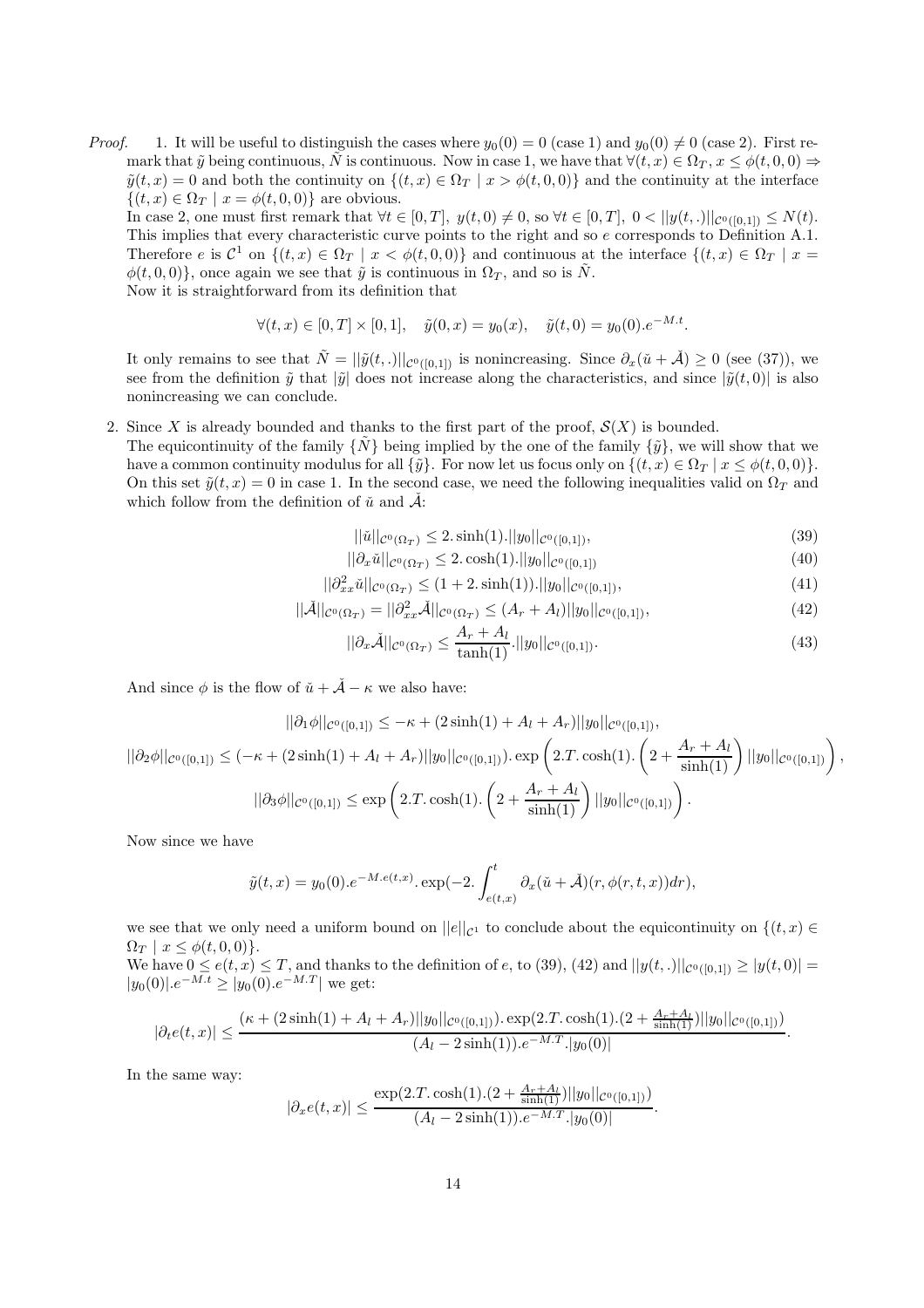In the end, we see that both in case 1 and case 2, the family  $\{\tilde{y}\}\$ is uniformly Lipschitz on  $\{(t, x) \in \Omega_T \mid x \leq \phi(t, 0, 0)\}.$  Now on  $\{(t, x) \in \Omega_T \mid x \geq \phi(t, 0, 0)\},\$ we know

$$
\tilde{y}(t,x) = y_0(\phi(0,t,x)) \cdot \exp(-2 \cdot \int_0^t \partial_x(\tilde{u} + \tilde{\mathcal{A}})(r, \phi(r,t,x)) dr).
$$

Clearly  $y_0$  is continuous on [0, 1] therefore it is both bounded and uniformly continuous, the family of functions  $\phi$  is uniformly Lipzschitz and the family  $\{\exp(-2, \int_0^t \partial_x(\tilde{u} + \tilde{\mathcal{A}})(r, \phi(r, t, x))dr)\}\)$  is uniformly bounded and equicontinuous. We can conclude that the family  $\{\tilde{y}\}$  is also equicontinuous on  $\{(t, x) \in \Omega_T \mid x \geq \phi(t, 0, 0)\}\.$  Since we have continuity on  $\{(t, x) \in \Omega_T \mid x = \phi(t, 0, 0)\}\,$ , we can conclude that the family  $S(X)$  is uniformly bounded and equicontinuous on  $\Omega_T$ ,  $S(X)$  is therefore relatively compact in X.

3. It remains to prove that  $S$  is continuous w.r.t. to the uniform convergence.

Let  $(y_n)$  be a sequence in X converging uniformly to  $y \in X$ . We only have to show that  $\tilde{y}_n$  converges uniformly to  $\tilde{y}$ , since it immediatly implies that  $\tilde{N}_n$  converges uniformly to  $\tilde{N}$ . First the uniform convergence of  $y_n$  and  $N_n$  implies the uniform convergence of  $\check{u}_n$  and  $\check{\mathcal{A}}_n$ . Then by Gronwall's lemma, we also have  $\phi_n \to \phi$  uniformly in  $\mathcal{C}^1(\Omega_T)$ . Using Proposition A.2, we then obtain  $e_n \to e$  uniformly in  $\mathcal{C}^0(\Omega_T)$ . Now we decompose  $\Omega_T$  in three parts depending of n.

$$
L_n = \{(t, x) \in \Omega_T \mid x \le \min(\phi_n(t, 0, 0), \phi(t, 0, 0))\},\newline R_n = \{(t, x) \in \Omega_T \mid x \ge \max(\phi_n(t, 0, 0), \phi(t, 0, 0))\},\newline I_n = \overline{\Omega_T \setminus (L_n \cup R_n)}.
$$

Let us point out first that when  $n \to +\infty$ :

$$
\liminf L_n = \{(t, x) \in \Omega_T \mid x \le \phi(t, 0, 0)\}, \quad \liminf R_n = \{(t, x) \in \Omega_T \mid x \ge \phi(t, 0, 0)\},
$$
  
and 
$$
\limsup I_n = \{(t, x) \in \Omega_T \mid x = \phi(t, 0, 0)\}.
$$

• For  $(t, x) \in L_n$  if  $y_0(0) = 0$  then  $y_n$  and  $\tilde{y}$  are equal to zero otherwise we have the formulas:

$$
\tilde{y}(t,x) = y_0(0).e^{-M.e(t,x)}.\exp(-2\int_{e(t,x)}^t \partial_x(\tilde{u} + \tilde{\mathcal{A}})(r,\phi(r,t,x))dr),
$$

$$
\tilde{y}_n(t,x) = y_0(0).e^{-M.e_n(t,x)}.\exp(-2\int_{e_n(t,x)}^t \partial_x(\tilde{u}_n + \tilde{\mathcal{A}}_n)(r,\phi_n(r,t,x))dr).
$$

and the uniform convergence of  $\tilde{y}_n$  follows from the uniform boundedness and convergence of  $\partial_x \tilde{u}_n$ ,  $\partial_x \check{\mathcal{A}}_n$ ,  $e_n$  and  $\phi_n$ .

- For  $(t, x) \in R_n$  the proof is similar.
- It remains only to prove the convergence in  $I_n$ . But the width of  $I_n$  tends to zero, and the family  $\{\tilde{y}_n\}$  is equicontinuous. Therefore the uniform convergence of  $\tilde{y}_n$  in  $I_n$  follows from those in  $L_n$ and  $R_n$ .

$$
\Box
$$

Now we can apply Schauder fixed point theorem to S and get  $(y, N)$  fixed point of S. It remains to show that it satisfies all of the properties of Theorem 5 except (31) which will be proven in the next subsection. First we have  $y(t, 0) = \tilde{y}(t, 0) = y_0(0) e^{-M \cdot t}$  and it implies  $\partial_t y(t, 0) = -M \cdot y(t, 0)$ . But also  $N(t) = \tilde{N}(t) = ||\tilde{y}(t,.)||_{\mathcal{C}^{0}([0,1])} = ||y(t,.)||_{\mathcal{C}^{0}([0,1])}$ , therefore  $||y(t,.)||_{\mathcal{C}^{0}([0,1])}$  is nonincreasing and,

thanks to Theorem 6,  $y = \tilde{y}$  is a weak solution of

$$
\begin{cases}\n(1 - \partial_{xx}^2)\check{u} = y, & \check{u}(t,0) = \check{u}(t,1) = 0 \\
(1 - \partial_{xx}^2)\check{A} = 0, & \check{A}(t,0) = A_l. \quad ||y(t,.)||_{\mathcal{C}^0([0,1])}, & \check{A}(t,1) = A_r. \quad ||y(t,.)||_{\mathcal{C}^0([0,1])} \\
\partial_t y + (\check{u} + \check{A} - \kappa).\partial_x y = -2y.\partial_x(\check{u} + \check{A})\n\end{cases} \tag{44}
$$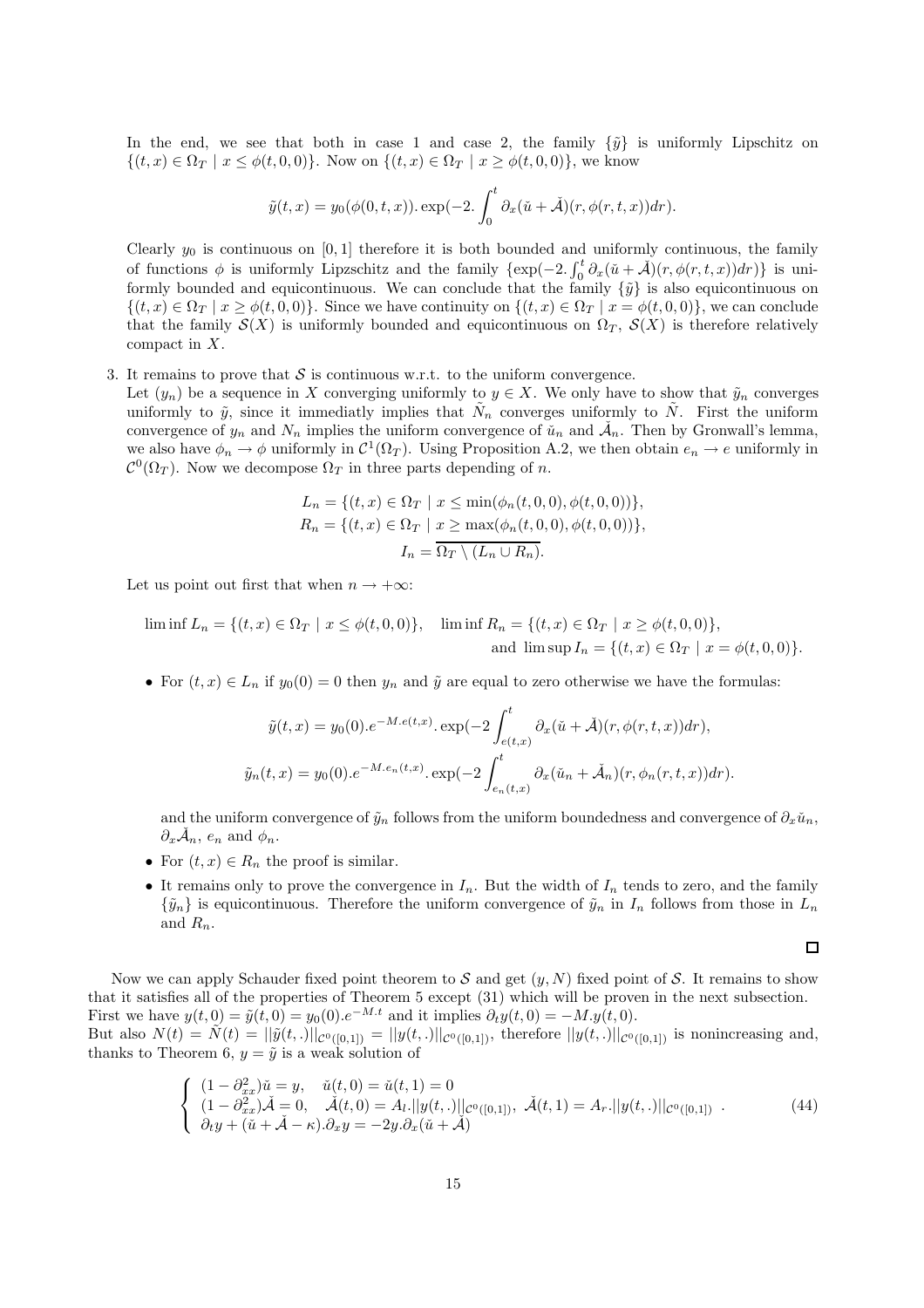**Remark 5.** • Since  $(\check{u} + \check{A} - \kappa)(t, 1) = A_r$ .  $||y(t, .)||_{\mathcal{C}^0([0,1])} - \kappa \geq 0$  we had all along  $\Gamma_r = \emptyset$ .

• Since  $(\check{u} + \check{A} - \kappa)(t, 0) = A_l$ .  $||y(t, .)||_{\mathcal{C}^{0}([0, 1])} - \kappa$ , we see that a priori,  $\Gamma_l$  depends on y. But in fact if  $y_0(0) \neq 0$  and then  $\forall t, y(t, 0) \neq 0$  and  $\overline{\Gamma}_l = \mathbb{R}+$ . And if  $y_0(0) = 0$  then  $\forall t, y_l(t) = y(t, 0) = 0$  and it makes no difference in the weak formulation(53) if we enlarge  $\Gamma_l$  to  $\mathbb{R}^+$ . Therefore the space of test functions is always:

 $Adm(\Omega_T) = \{ \phi \in C^1(\Omega_T) \mid \forall x \in [0,1] \phi(T,x) = 0, \ \forall t \in [0,T] \phi(t,1) = 0 \}.$ 

• It must be noted that while we required  $T < \infty$ , we did not need T to be small.

## 3.3 Stabilization and global existence

To finish the proof of Theorem 5 we have to prove the global existence of a maximal solution and estimate (31).

*Proof.* First we rewrite  $(36),(37)$  as:

$$
\forall (t, x) \in \Omega_T \qquad (\check{u} + \check{A})(t, x) \ge c ||y(t, .)||_{\mathcal{C}^0([0, 1])}
$$

$$
\partial_x(\check{u} + \check{A})(t, x)) \ge c ||y(t, .)||_{\mathcal{C}^0([0, 1])}
$$

But  $y$  is the solution of the transport equation (30) and it satisfies:

$$
y(t,x) = y(s, \phi(s,t,x)). \exp(-2\int_s^t \partial_x(\tilde{u} + \tilde{\mathcal{A}})(r, \phi(r,t,x))dr).
$$

Combining those facts, we get for  $t > s$ :

$$
|y(t,x)| \le |y(s,\phi(s,t,x))| \cdot \exp(-2\int_s^t c. ||y(r,.)||_{\mathcal{C}^0([0,1])} dr).
$$

This implies that |y| decreases along the characteristics (strictly for the times where  $y(t,.) \neq 0$ ). But we have also imposed  $y(t, 0) = y(s, 0) \cdot e^{-M(t-s)}$ , therefore |y| also decreases along  $x = 0$ . This already shows, thanks to the existence theorem that a maximal solution of the closed loop system is global. To get a more precise statement, we consider all the characteristics between time  $t$  and  $s$  and we obtain:

$$
\text{for } 0 \le s \le t \qquad ||y(t,.)||_{\mathcal{C}^0([0,1])} \le ||y(s,.)||_{\mathcal{C}^0([0,1])} \cdot \max_{r \in [s,t]} \left( e^{-M(r-s)} \cdot \exp(-2c \int_r^t ||y(\alpha,.)||_{\mathcal{C}^0([0,1])} d\alpha) \right)
$$

Now we define  $g(r) = e^{-M(r-s)} \cdot \exp(-2c \int_r^t ||y(\alpha,.)||_{\mathcal{C}^0([0,1])} d\alpha)$ , then  $g'(r) = (2c||y(r,.)||_{\mathcal{C}^0([0,1])} - M)g(r)$ and we know that as long as the quantity  $||y(r,.)||_{\mathcal{C}^0([0,1])}$  is not equal to zero, it strictly decreases. So if  $||y_0||_{\mathcal{C}^0([0,1])} > \frac{M}{2c}$ , for t small enough  $||y(t,.)||_{\mathcal{C}^0([0,1])} \geq \frac{M}{2c}$  and we have:

$$
||y(t,.)||_{\mathcal{C}^{0}([0,1])} \leq ||y_0||_{\mathcal{C}^{0}([0,1])}.e^{-M.t}
$$

which implies  $||y(\tau,.)||_{\mathcal{C}^0([0,1])} \leq \frac{M}{2c}$ . This provides for  $\tau \leq s \leq t$ , the inequality (which was clear when  $||y_0||_{\mathcal{C}^0([0,1])} \leq \frac{M}{2c})$ 

$$
||y(t,.)||_{\mathcal{C}^{0}([0,1])} \leq ||y(s,.)||_{\mathcal{C}^{0}([0,1])} \cdot \exp(-2c \int_{s}^{t} ||y(r,.)||_{\mathcal{C}^{0}([0,1])} dr).
$$

And conclude with a classical comparison principle for ODES.

**Remark 6.** • For  $\kappa \neq 0$  the result is easily improved. Indeed if  $t \geq \tau - \frac{2 \sinh(1) + A_t + A_r}{\kappa.c}$  we have  $-\kappa + \check{u} + \check{A} \geq -\frac{\kappa}{2}$ . And therefore  $t \geq \tau - \frac{2 \sinh(1) + A_l + A_r}{\kappa.c} - \frac{2}{\kappa} \Rightarrow ||y(t,.)||_{\mathcal{C}^0([0,1])} \leq |y_0(0)| \cdot e^{-M(t + \frac{2}{\kappa})}$ 

- In particular if  $y_0(0) = 0$  we see that we stabilize the null state in finite time.
- Of course similar results hold for  $\kappa \geq 0$  thanks to Remark 2.

 $\Box$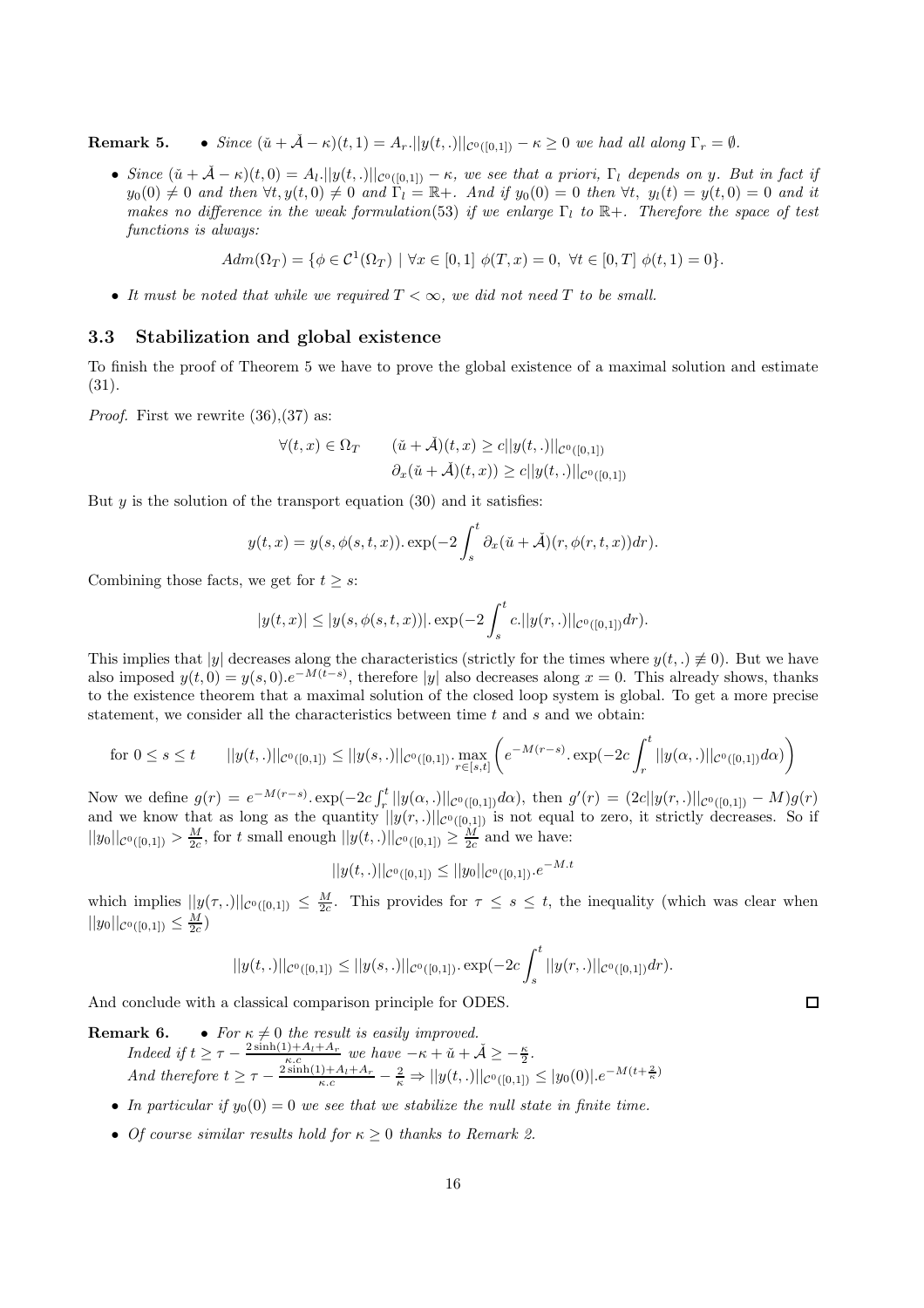# A Initial boundary value problem for a linear transport equation

In this section we wil consider the initial boundary value problem for the following linear transport equation:

$$
\partial_t y + a(t, x).\partial_x y = b(t, x).y + f(t, x) \tag{45}
$$

We will look at strong and weak solutions of (45) on  $\Omega_T = [0, T] \times [0, 1]$ . It should be noted that the backward problem is transformed in a standard one by the change of variables:  $t \to T - t$ .

#### A.1 Properties of the flow

Let  $a \in C^0(\Omega_T)$  be uniformly Lipschitz in the second variable with constant  $L = ||a||_{L^{\infty}((0,T), Lip([0,1]))}$ . Since we want to use the method of characteristics to solve  $(45)$  we need to study the flow of a.

**Definition 4.** For  $(t, x) \in \Omega_T$ , let  $\phi(., t, x)$  be the  $\mathcal{C}^1$  maximal solution to :

$$
\begin{cases} \partial_s \phi(s, t, x) = a(s, \phi(s, t, x)) \\ \phi(t, t, x) = x \end{cases} \tag{46}
$$

 $\Box$ 

which is defined on a certain set  $[e(t, x), h(t, x)]$  (which is closed because [0,1] is compact) and with possibly  $e(t, x)$  and/or  $h(t, x) = t$ .

**Remark 7.** Obviously  $e(t, x) > 0 \Rightarrow \phi(e(t, x), t, x) \in \{0, 1\}.$ 

Now we take into account the influence of the boundaries by introducing the sets:

$$
P = \{(t, x) \in \Omega_T \mid \exists s \in [e(t, x), h(t, x)] \text{ such that } \phi(s, t, x) \in \{0, 1\} \text{ and } a(s, \phi(s, t, x)) = 0\}
$$
  

$$
\cup \{(s, \phi(s, 0, 0)) \mid \forall s \in [0, T]\} \cup \{(s, \phi(s, 0, 1)) \mid \forall s \in [0, T]\},
$$

$$
I = \{(t, x) \in \Omega_T \setminus P \mid e(t, x) = 0\},
$$
  
\n
$$
L = \{(t, x) \in \Omega_T \setminus P \mid \phi(e(t, x), t, x) = 0\},
$$
  
\n
$$
R = \{(t, x) \in \Omega_T \setminus P \mid \phi(e(t, x), t, x) = 0\},
$$
  
\n
$$
\Gamma_l = \{t \in [0, T] \mid a(t, 0) > 0\},
$$
  
\n
$$
\Gamma_r = \{t \in [0, T] \mid a(t, 1) < 0\}.
$$

**Proposition A.1.** The function  $\phi$  is uniformly Lipschitz on its domain.

*Proof.* This is easily deduced from the standard case by the use of a Lipschitzian extension of  $a$ .

We can now study the regularity of  $e$ .

**Proposition A.2.** Let  $(t,x) \in \Omega_T \setminus P$ ,  $(a_n) \in C^0(\Omega_T) \cap L^{\infty}((0,T); Lip([0,1]))$  a sequence such that  $||a_n - a||_{\mathcal{C}^0(\Omega_T)} \to 0$ ,  $||a_n||_{L^{\infty}(0,1;{\rm Lip}([0,1]))}$  is bounded and  $(t_n; x_n) \in \Omega_T$  such that  $(t_n, x_n) \to (t, x)$  then  $e_n(t_n, x_n) \rightarrow e(t, x)$ .

*Proof.* Once again we will use a Lipschitzian extension operator  $\Pi$  and we set  $\tilde{a}_n = \Pi(a_n)$  and  $\tilde{a} = \Pi(a)$ . Now let  $\tilde{\phi}_n$  and  $\tilde{\phi}$  be their respective flows. Using Gronwall's lemma we have:

$$
|(\tilde{\phi}_n - \tilde{\phi})(s, t, x)| \le T \cdot ||\tilde{a}_n - \tilde{a}||_{\mathcal{C}^0(\Omega_T)} \cdot e^{T \cdot ||\tilde{a}||_{L^{\infty}((0, T); \text{Lip}([0, 1]))}}.
$$
\n(47)

But we can see that:

$$
e_n(t_n, x_n) = \min\{s \in [0, t_n] \mid \forall r \in [s, t_n] \quad \tilde{\phi}_n(r, t, x) \in [0, 1]\}.
$$

• If  $(t, x) \in I \setminus P$  since we have excluded the characteristics coming from  $(0, 0)$  and  $(0, 1)$  we have that  $\inf_{s\in[0,T]}(\mathrm{d}(\phi(s,t,x),[0,t]\times\{0\}\cup[0,t]\times\{1\}))>0$  so we can conclude from (47) that for n large enough  $\phi_n(., t, x)$  is defined back to 0 that is  $e_n(t, x) = 0$ . From now on  $(t, x) \in L \cup R$ .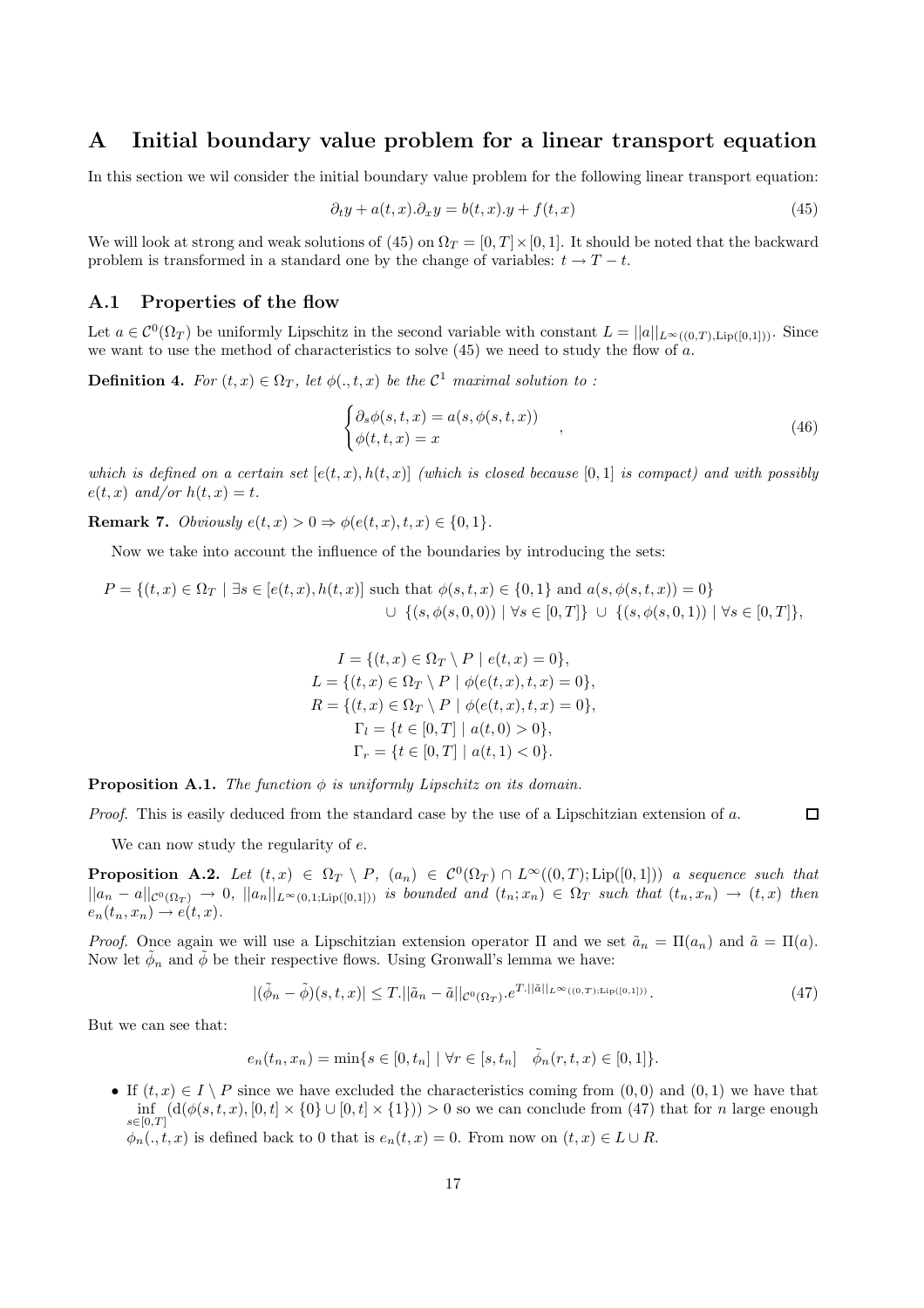• Now we can take s strictly lower and close enough to  $e(t, x)$ ,  $\phi(s, t, x) \notin [0, 1]$ , since  $(t, x) \notin P \Rightarrow$  $e(t,x) \in \Gamma_l \cup \Gamma_r$ . But  $\tilde{\phi}_n(s,t_n,x_n) \to \tilde{\phi}(s,t,x)$ , therefore for n large enough  $\tilde{\phi}_n(s,t_n,x_n) \notin [0,1]$  and  $s < t_n$  and we can conclude that  $\liminf e_n(t_n, x_n) \geq s$ . But s is arbitrarly close to  $e(t, x)$  and we get

$$
\liminf e_n(t_n, x_n) \ge e(t, x).
$$

• If  $e(t, x) = t$  then  $\limsup e_n(t_n, x_n) \leq \limsup t_n = t$  and  $e_n(t_n, x_n) \to e(t, x)$ . Otherwise since  $(t, x) \notin P$ then  $\forall s \in [e(t, x), t]$   $\phi(s, t, x) \in ]0, 1]$ . And now  $\forall \epsilon > 0$   $\exists \alpha > 0$  such that  $\forall s \in [e(t, x) + \epsilon, t - \epsilon]$  $\min(\phi(s,t,x), 1 - \phi(s,t,x)) \ge \alpha$ . But for *n* large enough we have:

$$
||\phi_n - \phi||_{\mathcal{C}^0(\Omega_T)} \le \frac{\alpha}{4},
$$
  

$$
|\phi_n(s, t_n, x_n) - \phi_n(s, t, x)| \le \frac{\alpha}{4},
$$

(the second estimate comes from the uniform bound on  $||a_n||_{L^{\infty}((0,1);Lip([0,1]))}$ ). But now, combining those two inequalities we see that for n large and for all s between  $e(t, x) + \epsilon$  and  $t - \epsilon$  we have  $\min(\phi_n(s,t_n,x_n), 1-\phi_n(s,t_n,x_n)) \geq \frac{\alpha}{2}$ , this provides  $\limsup e_n(t_n,x_n) \leq e(t,x) + \epsilon$ , and since  $\epsilon$  is arbitrarly small we obtain:

$$
\limsup e_n(t_n, x_n) \le e(t, x).
$$

**Remark 8.** • For  $a_n = a$  it shows that e is continuous outside of P.

• If  $P = \emptyset$ , since  $\Omega_T$  is compact the proposition implies that  $e_n$  converges uniformly toward e.

**Proposition A.3.** If we assume that  $\partial_x a \in C^0(\Omega_T)$  then  $\phi$  is  $C^1$  and e is  $C^1$  on  $\Omega_T \setminus P$  with:

$$
\partial_t e(t,x) = \frac{a(t,x) \cdot \exp(\int_{e(t,x)}^s \partial_x a(r,\phi(r,t,x)) dr)}{a(e(t,x),\phi(e(t,x),t,x))} \qquad \partial_x e(t,x) = -\frac{\exp(\int_{e(t,x)}^s \partial_x a(r,\phi(r,t,x)) dr)}{a(e(t,x),\phi(e(t,x),t,x))}.\tag{48}
$$

*Proof.* The regularity of  $\phi$  is a classical result. As for e if  $(t, x) \in I$ ,  $e(t, x) = 0$  and it is obvious. For  $(t, x) \in L$  we have  $\phi(e(t, x), t, x) = 0$  and  $e(t, x) \in \Gamma_l$  therefore  $\partial_1 \phi(e(t, x), t, x) > 0$  and the implicit function theorem let us conclude, we can proceed in the same way for R. The inclusion of the characteristics of  $(0, 0)$ and  $(0, 1)$  in P is needed here.  $\Box$ 

**Proposition A.4.** Let  $(a_n)$  be a sequence of  $C^0([0,T]; C^1([0,1]))$  and  $a \in C^0([0,T]; C^1([0,1]))$  such that  $||a_n - a||_{L^{\infty}((0,T); Lip([0,1]))}$   $\xrightarrow[n \to +\infty]{} 0$ . If we call  $\phi_n$  the flow of  $a_n$  and  $\phi$  the flow of a then  $\phi_n$   $\xrightarrow[n \to +\infty]{} \phi$ locally in  $\mathcal{C}^1$ .

*Proof.* Once again using a  $\mathcal{C}^1$  extension operator on  $a_n$  and a we deduce the result from the classical standard case, which follows from applications of Gronwall's lemma.  $\Box$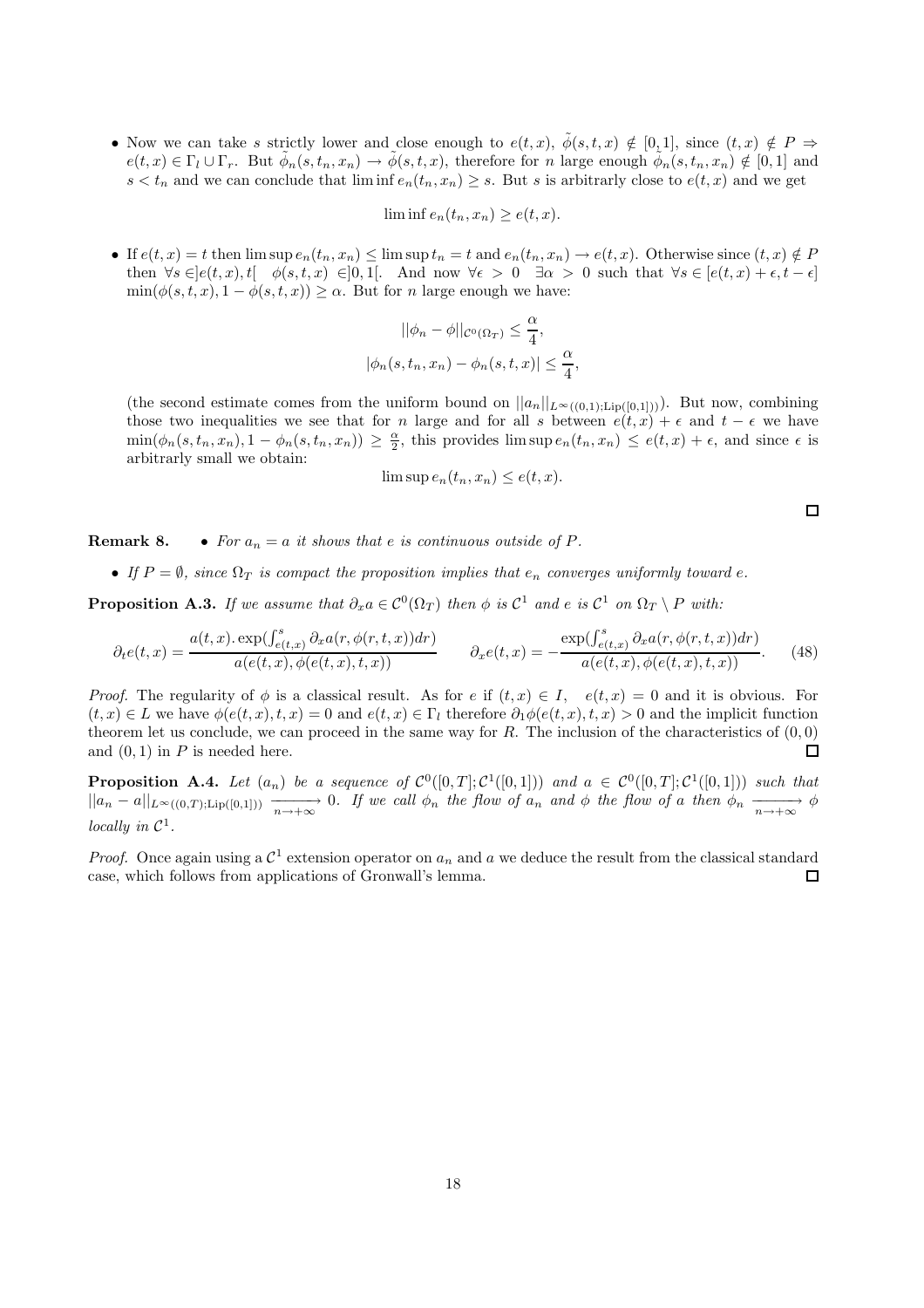## A.2 Strong solutions

Here we consider the case of data  $a \in C^0([0,T]; C^1([0,1]))$ ,  $y_l \in C_c^1(\Gamma_l)$ ,  $y_r \in C_c^1(\Gamma_r)$ ,  $y_0 \in C_c^1(0,1)$ ,  $b \in C^1(\Omega_T)$ and  $f \in C_c^1(\Omega_T \setminus P)$ . We define the function y in the following way:

For 
$$
(t, x) \in P
$$
  $y(t, x) = 0$  (49)  
\nFor  $(t, x) \in I$   $y(t, x) = y_0(\phi(0, t, x)) \cdot \exp\left(\int_0^t b(r, \phi(r, t, x)) dr\right)$   
\n $+ \int_0^t f(r, \phi(r, t, x)) \cdot \exp\left(\int_r^t b(r', \phi(r', t, x)) dr'\right) dr'$   
\nFor  $(t, x) \in L$   $y(t, x) = y_l(e(t, x)) \cdot \exp\left(\int_{e(t, x)}^t b(r, \phi(r, t, x)) dr\right)$ ,  
\n $+ \int_{e(t, x)}^t f(r, \phi(r, t, x)) \cdot \exp\left(\int_r^t b(r', \phi(r', t, x)) dr'\right) dr$   
\nFor  $(t, x) \in R$   $y(t, x) = y_r(e(t, x)) \cdot \exp\left(\int_{e(t, x)}^t b(r, \phi(r, t, x)) dr\right)$   
\n $+ \int_{e(t, x)}^t f(r, \phi(r, t, x)) \cdot \exp\left(\int_r^t b(r', \phi(r', t, x)) dr'\right) dr$ 

**Proposition A.5.** We have  $y \in C^1(\Omega_T)$ , supp $(y) \subset \Omega_T \setminus P$  and y is a strong solution of (45) with the additional conditions that for all x in [0, 1]  $y(0, x) = y_0(x)$ , for all t in Γ<sub>l</sub>  $y(t, 0) = y_1(t)$  and for all t in Γ<sub>r</sub>  $y(t, 1) = y_r(t)$ . Besides we have the estimate:

$$
||y||_{\mathcal{C}^{0}(\Omega_{T})} \leq \left(\max\left(||y_{0}||_{\mathcal{C}^{0}(0,1)},||y_{l}||_{\mathcal{C}^{0}(\Gamma_{l})},||y_{r}||_{\mathcal{C}^{0}(\Gamma_{r})}\right)+T.||f||_{\mathcal{C}^{0}(\Omega_{T})}\right).e^{T.||b||_{\mathcal{C}^{0}(\Omega_{T})}}.
$$
\n(51)

*Proof.* First, y is equal to 0 in a neighbourhood of P because we chose  $y_0, y_l, y_r, f$  to be null close to P and because of(50). Outside of this neighbourhood, the regularity of  $y$  comes from the integral formulas (50) and from the regularity of  $y_0, y_l, y_r, f, b, \phi$  and e (proved in proposition A.3). The fact that y satisfies (45) is a straightforward calculation.  $\Box$ 

Remark 9. We have that:

$$
\forall (t,x) \in \Omega_T \text{ and } \forall s \in [e(t,x), h(t,x)] \quad y(t,x) = y(s, \phi(s,t,x)). \exp\left(\int_s^t b(r, \phi(r,t,x)) dr\right) + \int_s^t f(r, \phi(r,t,x)). \exp\left(\int_r^t b(r', \phi(r',t,x)) dr'\right) dr. \tag{52}
$$

## A.3 Weak solutions

In this section we will consider the case of data  $a \in C^0([0,T]; C^1([0,1]))$ ,  $b, f \in L^{\infty}(\Omega_T)$ ,  $y_0 \in L^{\infty}(0,1)$ ,  $y_l \in L^{\infty}(\Gamma_l)$  and  $y_r \in L^{\infty}(\Gamma_r)$ . We introduce the space of test functions:

 $Adm(\Omega_T) = \{ \phi \in C^1(\Omega_T) \mid \forall x \in [0,1] \phi(T,x) = 0 \quad \forall t \in [0,T] \setminus \Gamma_l \phi(t,0) = 0 \quad \forall t \in [0,T] \setminus \Gamma_r \phi(t,1) = 0 \}$ 

**Proposition A.6.** For  $y \in C^1(\Omega_T)$ , y is a strong solution of (45), if and only if it satisfies  $\forall \phi \in Adm(\Omega_T)$ 

$$
\int_{\Omega_T} y.(\partial_t \phi + a \cdot \partial_x \phi + (b + \partial_x a)\phi) dx dt = -\int_{\Omega_T} f(t, x) . \phi(t, x) dt dx \n- \int_0^1 \phi(0, x) . y(0, x) dx + \int_0^T (a(t, 1) . \phi(t, 1) . y(t, 1) - a(t, 0) . \phi(t, 0) . y(t, 0)) dt.
$$
\n(53)

This legitimates the following definition of a weak solution.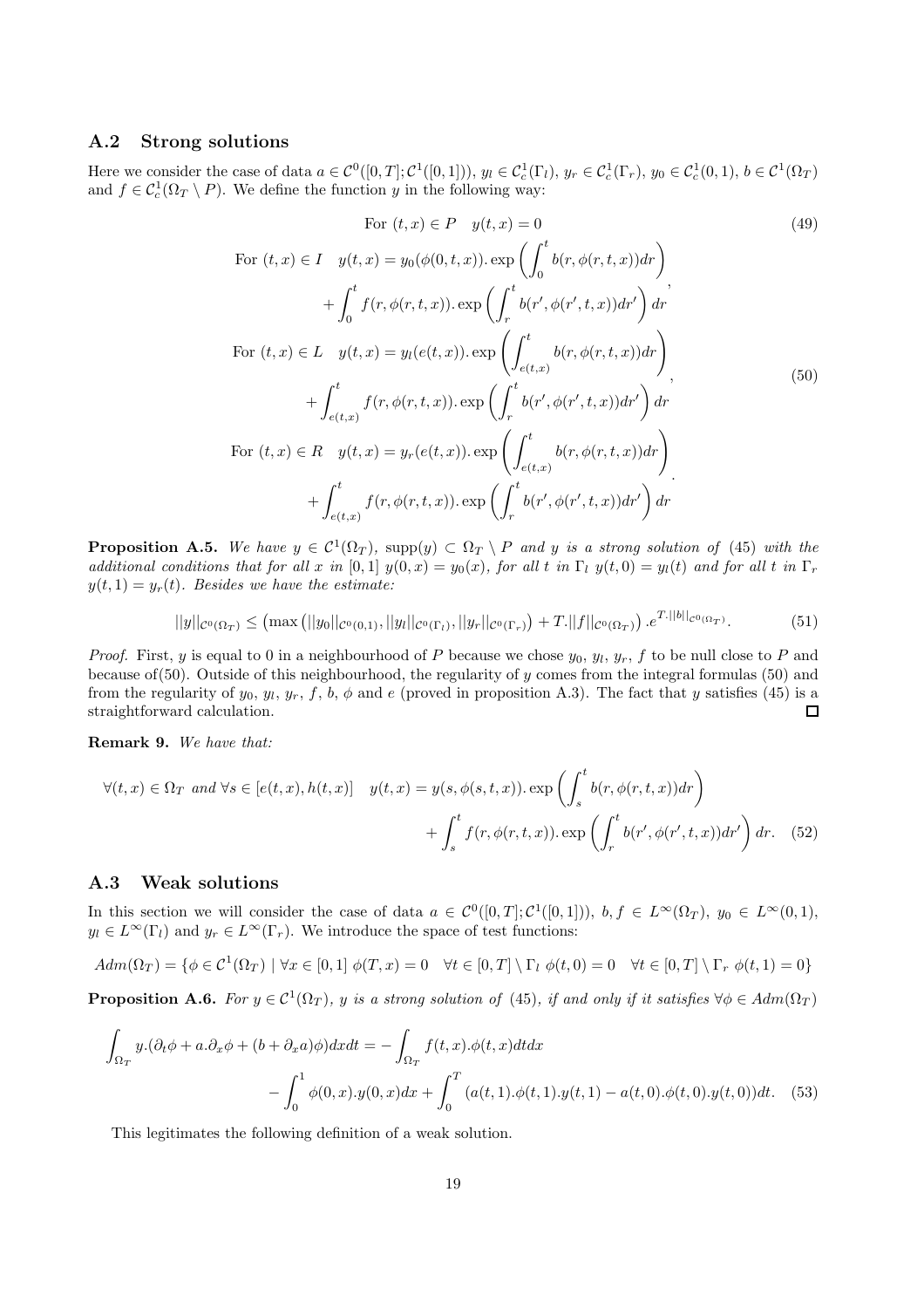**Definition 5.** For  $a \in L^{\infty}(0,T,\text{Lip}(0,1))$ ,  $b, f \in L^{1}(\Omega_{T})$  ,  $y_{0} \in L^{1}(0,1)$ ,  $y_{l} \in L^{1}(\Gamma_{l})$  and  $y_{r} \in L^{1}(\Gamma_{r})$ , we say that that  $y \in L^{\infty}(\Omega_T)$  is a weak solution of (45) if it satisfies (53).

**Theorem 6.** Let  $a \in C^0([0,T]; C^1([0,1]))$ ,  $b, f \in L^{\infty}(\Omega_T)$ ,  $y_0 \in L^{\infty}(0,1)$ ,  $y_l \in L^{\infty}(\Gamma_l)$  and  $y_r \in L^{\infty}(\Gamma_r)$ . We will also suppose that the sets

$$
P_l = \{ t \in [0, T] \mid a(t, 0) = 0 \} \text{ and } P_r = \{ t \in [0, T] \mid a(t, 1) = 0 \}
$$

have at most a countable number of connected components. Then the function y defined by the formula (50), is a weak solution of (45) and satisfies:

$$
||y||_{L^{\infty}(\Omega_T)} \leq (\max (||y_0||_{L^{\infty}(0,1)}, ||y_1||_{L^{\infty}(\Gamma_t)}, ||y_r||_{L^{\infty}(\Gamma_r)}) + T. ||f||_{L^{\infty}(\Omega_T)}).e^{T.||b||_{L^{\infty}(\Omega_T)}}.
$$
(54)

*Proof.* If we let  $P_t = P \cap \{(t, x) \in \Omega_T \mid t = \tilde{t}\}$ , we can see that each points of a  $P_t$  corresponds to at least one connected component of  $P_l \cup P_r$  (since only one characteristic curve goes through the whole connected component) therefore,  $P_t$  is at most countable and thus 1d negligible, this implies that P is 2d negligible. Now we have:

- $C_c^1(\Omega_T \setminus P)$  is dense in  $L^1(\Omega_T)$ ,
- $C_c^1(0, 1)$  is dense in  $L^1(0, 1)$ ,
- $C_c^1(\Gamma_l)$  is dense in  $L^1(\Gamma_l)$ ,
- $\mathcal{C}_c^1(\Gamma_r)$  is dense in  $L^1(\Gamma_r)$ .

And we can take, thanks to the hypothesis on b, f,  $y_0$ ,  $y_l$  and  $y_r$ :

- $(b_n) \in C^1(\Omega_T)$  such that  $||b_n b||_{L^1(\Omega_T)} \to 0$  and  $||b_n||_{L^{\infty}(\Omega_T)}$  is bounded,
- $(f_n) \in C_c^1(\Omega_T \setminus P)$  such that  $||f_n f||_{L^1(\Omega_T)} \to 0$  and  $||f_n||_{L^{\infty}(\Omega_T)}$  is bounded,
- $(y_{0,n}) \in C_c^1(0,1)$  such that  $||y_{0,n} y_0||_{L^1(0,1)} \to 0$  and  $||y_{0,n}||_{L^{\infty}(0,1)}$  is bounded,
- $(y_{l,n}) \in C_c^1(\Gamma_l)$  such that  $||y_{l,n} y_l||_{L^1(\Gamma_l)} \to 0$  and  $||y_{l,n}||_{L^{\infty}(\Gamma_l)}$  is bounded,
- $(y_{r,n}) \in C_c^1(\Gamma_r)$  such that  $||y_{r,n} y_l||_{L^1(\Gamma_r)} \to 0$  and  $||y_{r,n}||_{L^{\infty}(\Gamma_r)}$  is bounded.

We call  $(y_n)$  the sequence of strong solutions to (45). Thanks to (51) we can extract so that:

 $\exists y \in L^{\infty}(\Omega_T)$  such that  $y_n$  converges to y for the weak-\* topology of  $L^{\infty}(\Omega_T)$ 

Now we take the limit in  $(53)$  and conclude that y is a weak solution to  $(45)$ . We can also suppose (we just need to extract again) that we have pointwise convergence almost everywhere of:

$$
b_n \to b
$$
,  $f_n \to f$ ,  $y_{0,n} \to y_0$ ,  $y_{l,n} \to y_l$ ,  $y_{r,n} \to y_r$ .

Thanks to the dominated convergence theorem and to the limit uniqueness, we see that  $y$  satisfies (50) and (52) almost everywhere, and this provides (54).  $\Box$ 

## A.4 Uniqueness of the weak solution

We have proven the existence of a weak solution to  $(45)$  and we have the bound  $(54)$ , therefore the initial boundary value problem will be well posed once we have shown the uniqueness of the weak solution.

Proposition A.7. Under the hypothesis of the theorem 6, there is only weak solution to (45).

*Proof.* By linearity we only need to prove the uniqueness for  $f = 0$ ,  $y_0 = 0$ ,  $y_l = 0$ ,  $y_r = 0$ . Which is  $\forall y \in L^{\infty}(\Omega_T)$ :

$$
\left(\forall \phi \in Adm(\Omega_T) \quad \int_{\Omega_T} y.(\partial_t \phi + a.\partial_x \phi + (b + \partial_x a).\phi) dx dt = 0\right) \Rightarrow y = 0 \quad a.e.
$$

Let  $y$  be such as above, we take: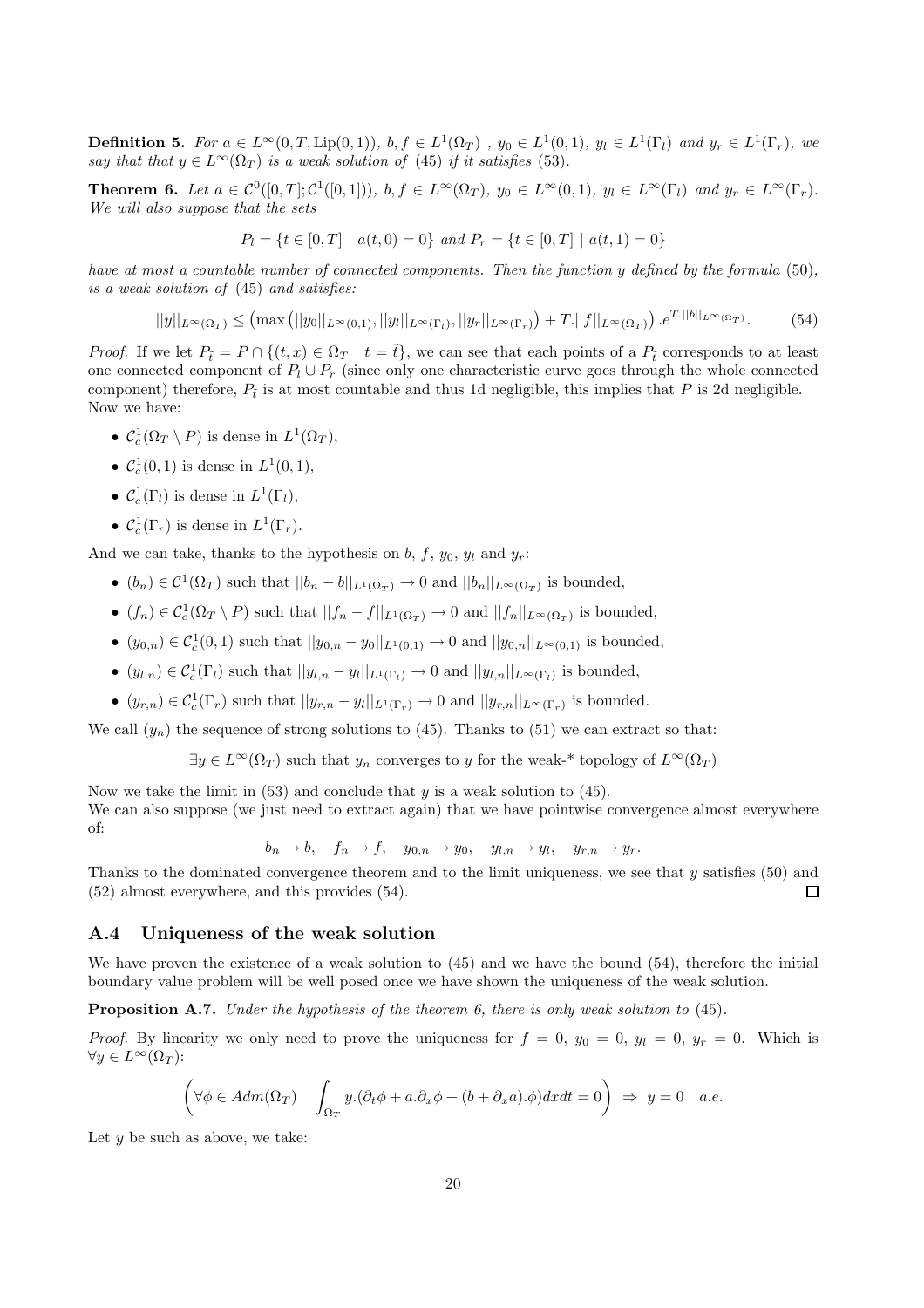- $y_n \in C_c^1(\Omega_T \setminus P)$  such that  $||y_n y||_{L^2(\Omega_T)} \to 0$  and  $||y_n||_{L^{\infty}(\Omega_T)}$  is bounded,
- $d_n \in C^1(\Omega_T)$  such that  $||d_n (b + \partial_x a)||_{L^2(\Omega_T)} \to 0$  and  $||d_n||_{L^{\infty}(\Omega_T)}$  is bounded.

We want  $\phi_n \in Adm(\Omega_T)$  to be a strong solution to of  $\partial_t \phi_n + a \partial_x \phi_n + d_n \phi_n = y_n$ , but the boundary conditions for functions in  $Adm(\Omega_T)$  makes it a backward problem. Indeed for  $\phi_n$  to be a test function we must have  $\forall x \in [0,1], \phi_n(T,x) = 0, \forall t \in [0,T] \setminus \Gamma_t$ ,  $\phi_n(t,0) = 0$  and  $\forall t \in [0,T] \setminus \Gamma_r$ ,  $\phi_n(t,1) = 0$ . As we said previously the change of variables  $t \to T - t$  transforms a backward problem in a regular forward one, which we can solve thanks to section A.2. We just need to realize that the change of variables  $t \to T - t$ sends the old P on the new P, the old  $[0, T] \setminus \Gamma_l$  on the new  $\Gamma_l \cup P_l$  and the old  $[0, T] \setminus \Gamma_r$  on the new  $\Gamma_l \cup P_r$ .

And therefore: 
$$
\forall n \in \mathbb{N}
$$
,  $\int_{\Omega_T} y.(y_n + \phi_n(b + \partial_x a - d_n)) dx dt = 0$ .

Now thanks to the hypothesis on  $y_n$  and  $d_n$ , and to (51), when  $n \to +\infty$  we get  $\int_{\Omega_T} |y(t,x)|^2 dx dt = 0$ .  $\Box$ 

## A.5 Additional properties of  $y$

Until now weak solutions had only the  $L^{\infty}$  regularity but in fact we have more.

**Lemma 4.** If a and  $\partial_x a$  are continuous and if the sets  $P_l = \{t \in [0,T] \mid a(t,0) = 0\}$  and  $P_r = \{t \in [0,T] \mid a(t,0) = 0\}$  $[0, T] | a(t, 1) = 0$  have a finite number of connected components, and if b and f are in  $L^{\infty}(\Omega_T)$  then  $\forall p < +\infty$  we have  $||y||_{L^p(0,1)} \in C^0([0,T]).$ 

*Proof.* Let  $t \in [0, T]$  and  $\epsilon \geq 0$ . Reducing  $\epsilon$  if necessary we can suppose that  $a(s, 0)$  and  $a(s, 1)$  have a constant sign on  $[t, t + \epsilon]$ , we will prove the result in the case  $a(t, 0) \ge 0$  and  $a(t, 1) \ge 0$  (the other cases being similar), it implies  $h(t, 0) \ge t + \epsilon$  and  $e(t + \epsilon, 1) \le t$ :



Now we have:

$$
||y(t+\epsilon,.)||^p_{L^p(0,1)} = \int_0^{\phi(t+\epsilon,t,0)} |y(t+\epsilon,x)|^p dx + \int_{\phi(t+\epsilon,t,0)}^1 |y(t+\epsilon,x)|^p dx
$$

since  $\phi(t+\epsilon, t, 0) \longrightarrow 0$  and  $y \in L^{\infty}(\Omega_T)$  the first integral tends to 0. Then, if  $x \in [\phi(t+\epsilon, t, 0), 1]$  we recall that thanks to (52) and after performing the change of variables  $\tilde{x} = \phi(t, t + \epsilon, x)$  one has:

$$
\int_{\phi(t+\epsilon,0)}^{1} |y(t+\epsilon,x)|^p dx = \int_0^{\phi(t,t+\epsilon,1)} \left| y(t,\tilde{x}) \cdot \exp\left(\int_t^{t+\epsilon} b(s,\phi(s,t,\tilde{x}))ds\right) + \int_t^{t+\epsilon} f(t,\phi(r,t,\tilde{x})) \cdot \exp\left(\int_r^{t+\epsilon} b(r',\phi(r',t,\tilde{x}))dr'\right) dr \right|^p \times \exp\left(\int_t^{t+\epsilon} \partial_x a(s,\phi(s,t,\tilde{x}))ds\right) d\tilde{x}
$$
(55)

And finally since  $\phi(t, t + \epsilon, 1) \rightarrow \epsilon \rightarrow 1$ ,  $f, b, y \in L^{\infty}(\Omega_T)$  and  $\partial_x a \in C^0(\Omega_T)$  we get

$$
\int_{\phi(t+\epsilon,t,0)}^1 |y(t+\epsilon,x)|^p dx \xrightarrow[\epsilon \to 0^+]{} \int_0^1 |y(t,x)|^p dx.
$$

The other geometries of the characteristics are treated in the same way. And the argument is clearly reversible in time so we also have the case  $\epsilon \leq 0$ .  $\Box$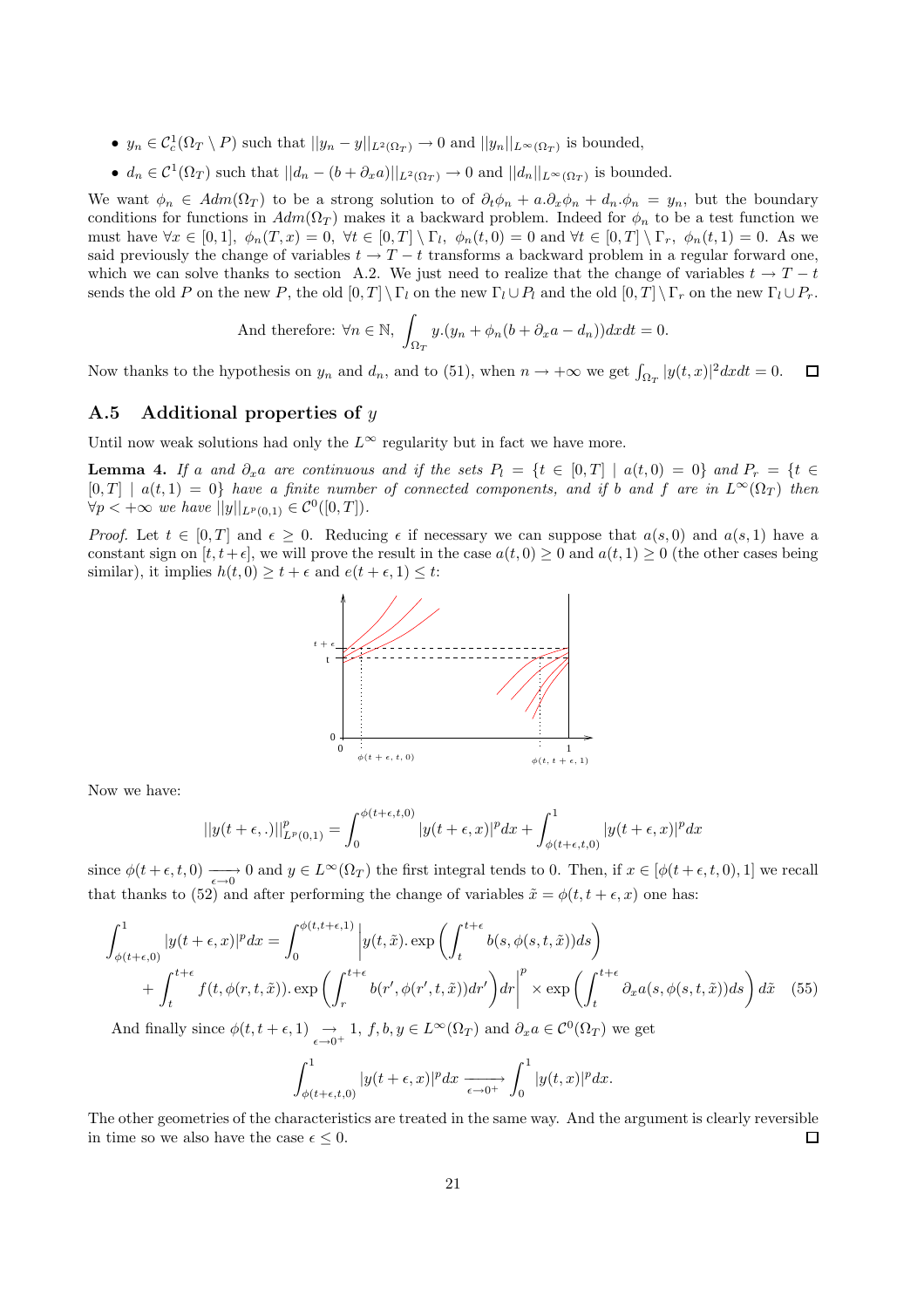Now we can get some additional regularity for y.

**Proposition A.8.** If a and  $\partial_x a$  are continuous, if the sets  $P_l = \{t \in [0,T] \mid a(t,0) = 0\}$  and  $P_r = \{t \in [0,T] \mid a(t,0) = 0\}$  $[0,T] | a(t,1) = 0$  have a finite number of connected components, if y<sub>0</sub>, y<sub>l</sub> y<sub>r</sub> are essentially bounded and if b and f are in  $L^{\infty}(\Omega_T)$  then  $\forall p < +\infty$  we have  $y \in C^0([0,T], L^p(0,1))$ .

*Proof.* We take  $t = 0$  and  $\epsilon > 0$ , reducing  $\epsilon$  if necessary, we can suppose that  $a(s, 0)$  and  $a(s, 1)$  have a constant sign on  $[t, t + \epsilon]$ , we will prove the result in the case  $a(t, 0) \ge 0$  and  $a(t, 1) \le 0$  (the others can be treated in the same way), it implies  $h(0, 1), h(0, 0) \ge \epsilon$ .

Let  $\gamma > 0$ , since  $y_0 \in L^{\infty}(0,1)$  we have a function  $\tilde{y}_0 \in C^0([0,1])$  such that  $||y_0 - \tilde{y}_0||_{L^p(0,1)} \leq \gamma$ . We now consider  $\tilde{y}$  the weak solution of (45) with boundary value  $y_l$  and  $y_r$  and initial value  $\tilde{y}_0$ . Now by linearity it is clear that  $y - \tilde{y}$  is solution to (45) with boundary value 0 and initial value  $y_0 - \tilde{y}_0$ . Therefore the previous lemma asserts that  $||y(t,.) - y(t,.)||_{L^p(0,1)}$  is continuous and we see that for t sufficiently small  $||y(t,.) - \tilde{y}(t,.)||_{L^p(0,1)} \leq 2.\gamma.$ 

Now since  $\tilde{y}$  satisfies (52), since  $b, f, \tilde{y} \in L^{\infty}(\Omega_T)$  and more importantly since  $\tilde{y}_0$  continuous, we obtain  $\tilde{y}(\epsilon, x) \longrightarrow \tilde{y}_0(x)$  for any x in  $(0, 1)$ , therefore we can conclude that  $\int_{\phi(\epsilon, 0, 0)}^{\phi(\epsilon, 0, 1)} |\tilde{y}(\epsilon, x) - \tilde{y}_0(x)|^p dx \longrightarrow 0$ . And finally we conclude that for  $\epsilon$  sufficiently small  $||\tilde{y}(\epsilon,.)-\tilde{y}_0(.)||_{L^p(0,1)} \leq \gamma$ , which implies that for  $\epsilon$  small enough:

$$
||y(\epsilon,.) - y_0(.)||_{L^p(0,1)} \le 4\gamma.
$$

We can both translate and reverse the argument in time.

To finish this part we will prove an inequality about the continuity property of the linear operator providing y in term of f,  $y_0$ ,  $y_l$  and  $y_r$ .

**Proposition A.9.** If a and  $\partial_x a$  are continuous and if the sets  $P_l = \{t \in [0,T] \mid a(t,0) = 0\}$  and  $P_r = \{t \in [0,T] \mid a(t,0) = 0\}$  $[0, T] | a(t, 1) = 0$  have a finite number of connected components then we have the inequality:

$$
\forall t \in [0, T] \quad ||y(t, .)||_{L^{1}(0, 1)} \leq (||f||_{L^{1}((0, t) \times (0, 1))} + ||y_{0}||_{L^{1}(0, 1)} + ||y_{l}||_{L^{1}((0, t) \cap \Gamma_{l})} + ||y_{r}||_{L^{1}((0, t) \cap \Gamma_{r})})
$$
  
 
$$
\times ||a||_{L^{\infty}(\Omega_{T})}) \cdot e^{t(||\partial_{x}a||_{L^{\infty}(\Omega_{T})} + ||b||_{L^{\infty}(\Omega_{T})})} \tag{56}
$$

*Proof.* n Let us first suppose that  $a(s, 0), a(s, 1) \ge 0$  on  $[0, T]$ , this implies  $h(0, 0) \ge t$  and  $e(t, 1) = 0$ , therefore we can write:

$$
||y(t,.)||_{L^{1}(0,1)} \leq \int_{0}^{\phi(t,0,0)} \left| y_{l}(e(t,x)) \cdot \exp\left(\int_{e(t,x)}^{t} b(r,\phi(r,t,x)) dr\right) \right| dx \tag{57}
$$

$$
+\int_0^{\phi(t,0,0)} \left| \int_{e(t,x)}^t f(t,\phi(r,t,x)) \cdot \exp\left(\int_s^t b(s,\phi(s,t,x))ds\right) dr \right| dx \tag{58}
$$

$$
+\int_{\phi(t,0,0)}^{1} \left| y_0(\phi(0,t,x)) \cdot \exp\left(\int_0^t b(r,\phi(r,t,x))dr\right) \right| dx \tag{59}
$$

$$
+\int_{\phi(t,0,0)}^{1} \left| \int_{0}^{t} f(t,\phi(r,t,x)) \cdot \exp\left(\int_{s}^{t} b(s,\phi(s,t,x))ds\right) dr \right| dx \tag{60}
$$

$$
=I_1 + I_2 + I_3 + I_4 \tag{61}
$$

Now we will treat each  $I_k$  separately. In  $I_1$  we perform the change of variables:  $s = e(t, x)$  (or equivalently  $x = \phi(t, s, 0)$  and we get:

$$
I_1 = \int_0^t |y_l(s)| \cdot a(s,0) \cdot \exp\left(\int_s^t b(r,\phi(r,s,0)) + \partial_x a(r,\phi(r,s,0)) dr\right) ds
$$

Therefore we have  $I_1 \leq ||y_l||_{L^1(0,t)} \cdot ||a||_{L^{\infty}(\Omega_T)} \cdot e^{t.(||\partial_x a||_{L^{\infty}(\Omega_T)} + ||b||_{L^{\infty}(\Omega_T)})}$ .

 $\Box$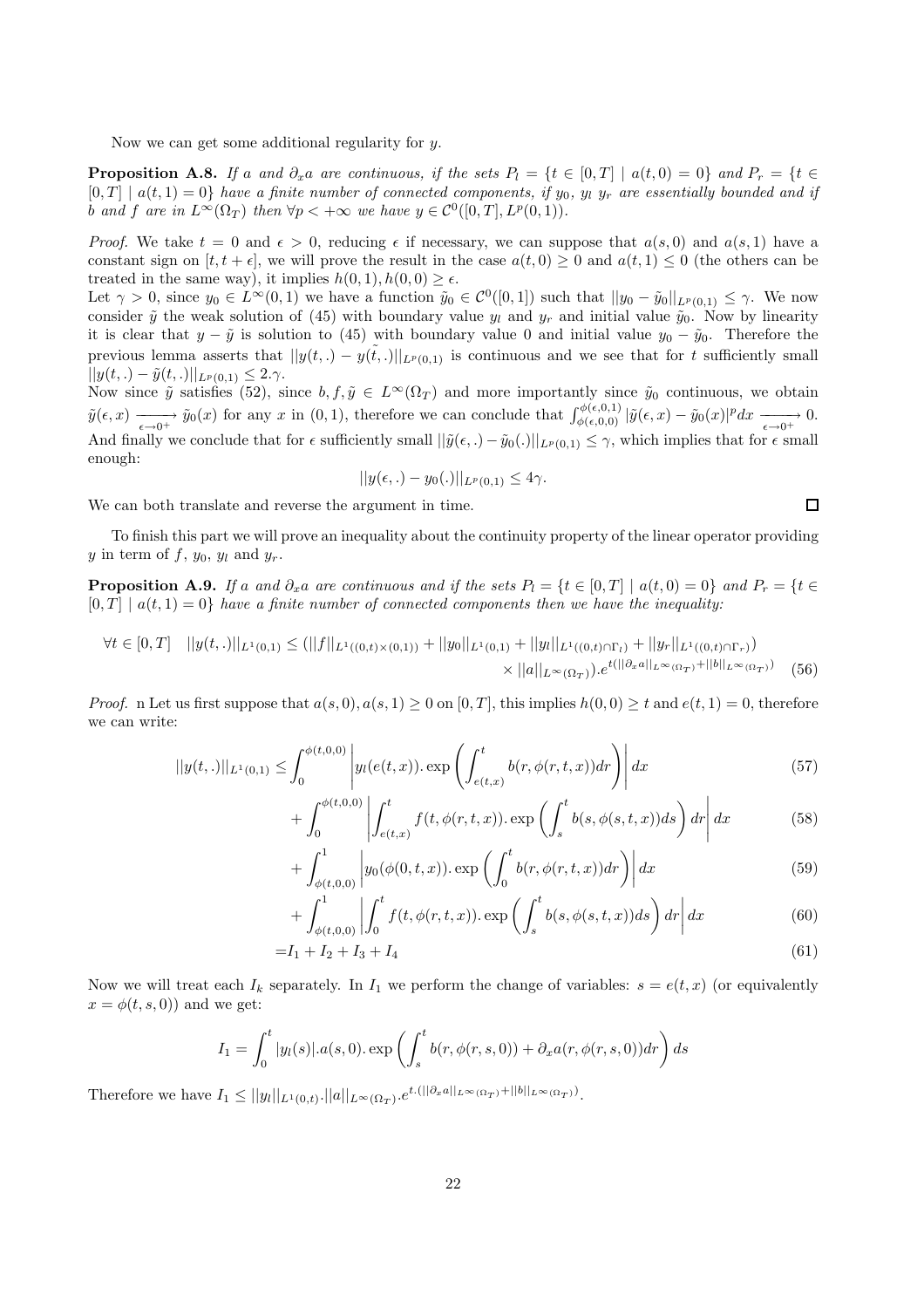For the second integral we have:

$$
I_2 = \int_0^{\phi(t,0,0)} \left| \int_{e(t,x)}^t f(t,\phi(r,t,x)) \cdot \exp\left(\int_s^t b(s,\phi(s,t,x))ds\right) dr \right| dx \tag{62}
$$

$$
\leq \int_0^t \int_{\phi(s,0,0)}^{\phi(t,0,0)} |f(t,\phi(r,t,x))| \cdot \exp\left(\int_s^t b(s,\phi(s,t,x))ds\right) dx dr.
$$
 (63)

This time we perform the change of variables:  $\tilde{x} = \phi(r, t, x)$ . And we get:

$$
I_2 \leq e^{t(||\partial_x a||_{L^{\infty}(\Omega_T)} + ||b||_{L^{\infty}(\Omega_T)})} \times \int_0^t \int_0^{\phi(r,0,0)} |f(t,\tilde{x})| d\tilde{x} dr.
$$
 (64)

In the same way we obtain:

$$
I_3 \leq e^{t(||b||_{L^{\infty}(\Omega_T)} + ||\partial_x a||_{L^{\infty}(\Omega_T)})} \times \int_0^{\phi(0,t,1)} |y_0(\tilde{x})| d\tilde{x}.
$$

And finally for  $I_4$  we use  $\tilde{x} = \phi(r, t, x)$  to obtain:

$$
I_4 \leq e^{t(||b||_{L^{\infty}(\Omega_T)} + ||\partial_x a||_{L^{\infty}(\Omega_T)})} \int_0^t \int_{\phi(r,0,0)}^{\phi(r,t,1)} |f(t,\tilde{x})| d\tilde{x} dr.
$$

And combining the four inequalities we get (56), but we supposed that  $a(s, 0)$  and  $a(s, 1)$  did not change signs between on [0, T], still we have the desired estimates on two successive intervals  $[t_0, t_1]$  and  $[t_1, t_2]$  where  $a(s, 0)$  and  $a(s, 1)$  do not change sign. But the initial data on  $[t_1, t_2]$  is the final value on  $[t_0, t_1]$  so we can substitute the first estimate in the initial data of the second and get the estimate on the whole interval  $\Box$  $[t_0, t_1].$ 

**Remark 10.** The previous estimate and the well posedness in  $L^{\infty}(\Omega_T)$  of the initial boundary value problem (11) for data  $y_0, y_l, y_r$  and f in  $L^{\infty}$  show that the same problem is well posed in  $\mathcal{C}([0,T]; L^1(0,1))$  with data in  $L^1$ . And then since the equation is linear and because we have both the well-posedness in  $L^{\infty}(\Omega_T)$ with essentially bounded data, and also the well-posedness in  $C^0([0,T];L^1(0,1))$  with summable data we can interpolate the two results and get well posedness in  $\mathcal{C}^0([0,T];L^p(0,1))$  with data in  $L^p$ .

## References

- [1] Bressan A., Constantin A., Global conservative solutions of the Camassa-Holm equation. Arch. Ration. Mech. Anal. 183 (2007), no. 2, pp. 215–239.
- [2] Camassa R., Holm D. D., An integrable shallow water equation with peaked solitons. Phys. Rev. Lett. 71 (1993), no. 11, pp. 1661–1664.
- [3] Coclite G. M., Holden H., Karlsen K. H., Global weak solutions to a generalized hyperelastic-rod wave equation. SIAM J. Math. Anal. 37 (2005), no. 4, pp. 1044–1069.
- [4] Constantin A., Escher J., Global existence and blow-up for a shallow water equation. Ann. Scuola Norm. Sup. Pisa Cl. Sci. (4) 26 (1998), no. 2, pp. 303–328.
- [5] Constantin A., Escher J., Wave breaking for nonlinear nonlocal shallow water equations. Acta Math. 181 (1998), no. 2, pp. 229–243.
- [6] Constantin A., Escher J., On the blow-up rate and the blow-up set of breaking waves for a shallow water equation, Math. Z. 233 (2000), no. 1, pp. 75–91.
- [7] Constantin A., Gerdjikov V. S., Ivanov R. I., (2006), "Inverse scattering transform for the CamassaHolm equation", Inverse Problems 22 (6): 21972207